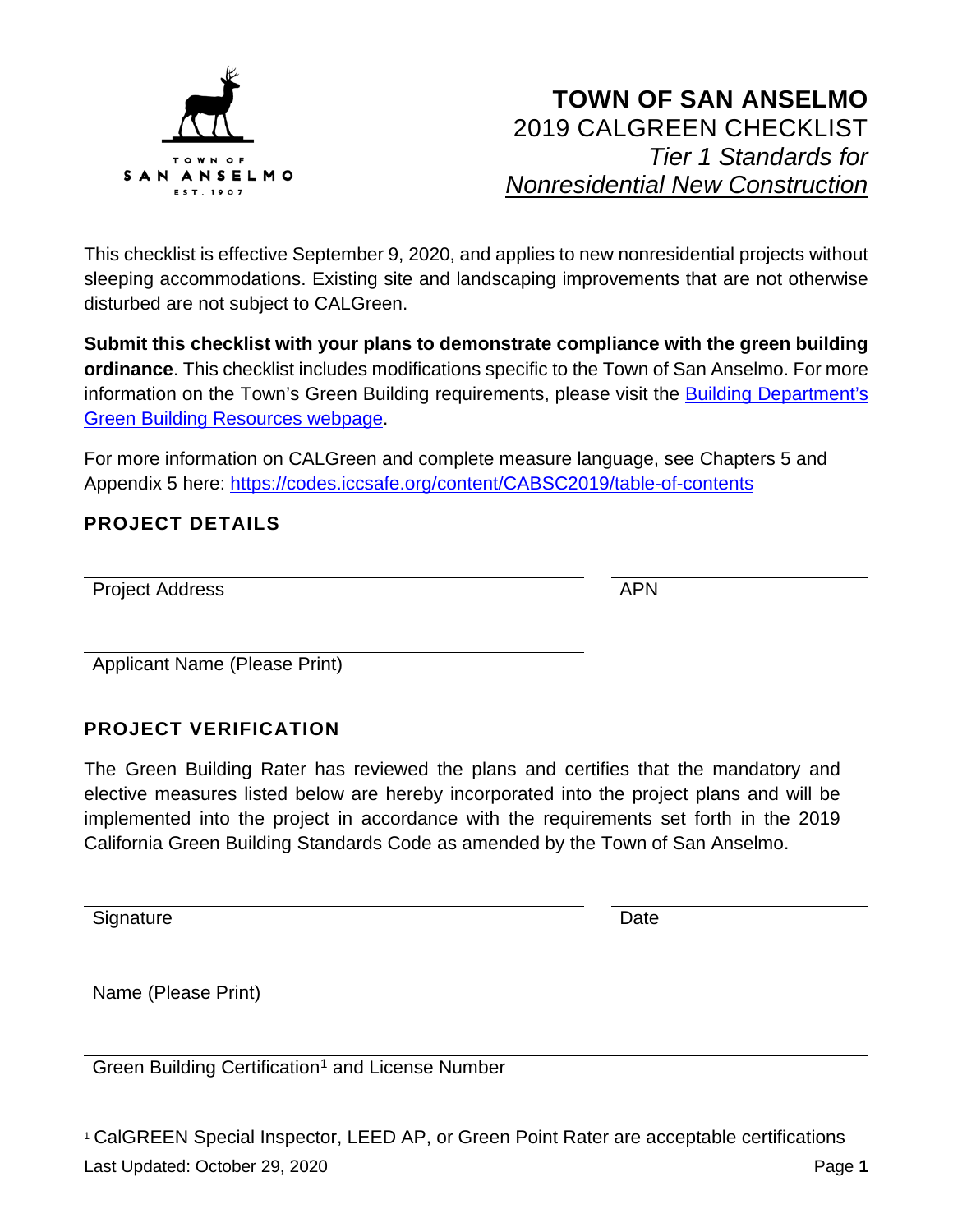

| <b>CALGREEN MEASURE</b><br>ALL MEASURES ARE MANDATORY UNLESS NOT IN PROJECT SCOPE                                                                                                                                                                                                                                                                                                                                                       | <b>COMPLETED?</b><br>(YES OR N/A) |
|-----------------------------------------------------------------------------------------------------------------------------------------------------------------------------------------------------------------------------------------------------------------------------------------------------------------------------------------------------------------------------------------------------------------------------------------|-----------------------------------|
| 5.106.1 Newly constructed projects and additions which disturb less than one acre<br>of land shall prevent the pollution of stormwater runoff from the construction<br>activities through compliance with the Town's Homeowner's Guide to Stormwater<br>Management.                                                                                                                                                                     | □ YES<br>$\Box$ N/A               |
| 5.106.2 Comply with all lawfully enacted stormwater discharge regulations for<br>projects that disturb one acre or more of land or disturb less than one acre of land<br>but are part of a larger common plan of development or sale. Projects must<br>comply with National Pollutant Discharge Elimination System (NPDES) General<br>Permit for Stormwater Discharges Associated with Construction and Land<br>Disturbance Activities. | $\Box$ YES<br>$\Box$ N/A          |
| 5.106.4.1.1 Short-term bicycle parking. If the new project is anticipated to<br>generate visitor traffic, provide permanently anchored bicycle racks within 200 feet<br>of the visitors' entrance, readily visible to passers-by, for 5 percent of new visitor<br>motorized vehicle parking spaces being added, with a minimum of one two-bike<br>capacity rack.                                                                        | □ YES<br>$\Box$ N/A               |
| 5.106.4.1.2 Long-term bicycle parking. For new buildings with 10 or more tenant-<br>occupants provide secure bicycle parking for 5 percent of the tenant vehicular<br>parking spaces being added, with a minimum of one space.                                                                                                                                                                                                          | □ YES<br>$\Box$ N/A               |
| 5.106.4.1.4 For new shell buildings in phased projects provide secure bicycle<br>parking for 5 percent of the anticipated tenant-occupant vehicular parking spaces<br>with a minimum of one bicycle parking facility.                                                                                                                                                                                                                   | □ YES<br>$\Box$ N/A               |
| 5.106.4.1.5 Acceptable bicycle parking facility for Sections 5.106.4.1.1 through<br>5.106.4.1.4 shall be convenient from the street and shall meet one of the<br>following:<br>1. Covered, lockable enclosures with permanently anchored racks for bicycles;<br>2. Lockable bicycle rooms with permanently anchored racks; or<br>3. Lockable, permanently anchored bicycle lockers.                                                     | □ YES<br>$\Box$ N/A               |
| A5.106.5.1.1 Provide 10 percent of total designated parking spaces for any<br>combination of low-emitting, fuel-efficient and carpool/van pool vehicles.                                                                                                                                                                                                                                                                                | $\Box$ YES<br>$\Box$ N/A          |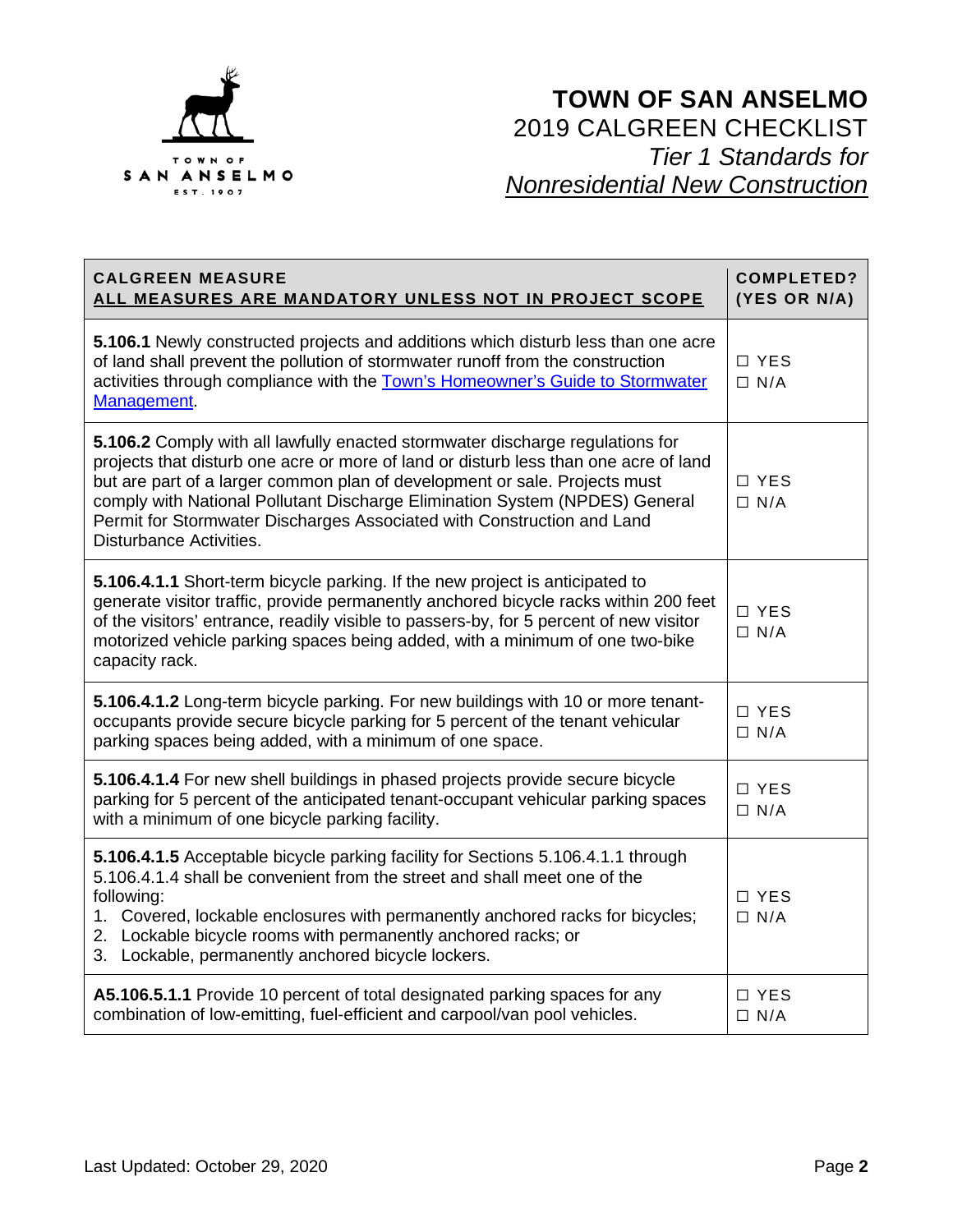

| <b>CALGREEN MEASURE</b><br>ALL MEASURES ARE MANDATORY UNLESS NOT IN PROJECT SCOPE                                                                                                                                                                                                                                                                                                                                                                                                                                                                                                                                                                                                                                                                                                                                                                                                                                                                                     | <b>COMPLETED?</b><br>(YES OR N/A) |
|-----------------------------------------------------------------------------------------------------------------------------------------------------------------------------------------------------------------------------------------------------------------------------------------------------------------------------------------------------------------------------------------------------------------------------------------------------------------------------------------------------------------------------------------------------------------------------------------------------------------------------------------------------------------------------------------------------------------------------------------------------------------------------------------------------------------------------------------------------------------------------------------------------------------------------------------------------------------------|-----------------------------------|
| A5.106.5.1.3 Paint, in the paint used for stall striping, the following characters<br>such that the lower edge of the last word aligns with the end of the stall striping<br>and is visible beneath a parked vehicle:<br><b>CLEAN AIR/</b><br>VANPOOL/EV                                                                                                                                                                                                                                                                                                                                                                                                                                                                                                                                                                                                                                                                                                              | $\Box$ YES<br>$\Box$ N/A          |
| A5.106.5.1.4 Building managers may consult with local community Transit<br>Management Associations (TMAs) for methods of designating qualifying vehicles,<br>such as issuing parking stickers.                                                                                                                                                                                                                                                                                                                                                                                                                                                                                                                                                                                                                                                                                                                                                                        | $\Box$ YES<br>$\Box$ N/A          |
| <b>5.106.5.3</b> Construction shall comply with Section 5.106.5.3.1 and A5.106.5.3.1 or<br>Section 5.106.5.3.2 and A5.106.5.3.2 to facilitate future installation of electric<br>vehicle supply equipment (EVSE). When EVSE(s) is/are installed, it shall be in<br>accordance with the California Building Code and the California Electrical Code,<br>and as outlined by the Town of San Anselmo Municipal Code, Chapter 9-19.050.<br>To comply with local requirements, select one of the following options:<br>100% EV Ready, in which 10% of spaces are built to be EV Ready and the<br>remaining spaces are built to be EV Capable, OR<br>EV Installed, in which 10% of spaces are built to be EV Ready and EV<br>$\bullet$<br>Chargers are installed in 5% of the spaces, not less than two charging ports.<br>Installation of EV supply equipment and chargers shall be in accordance with<br>the California Building Code and the California Electrical Code. | $\Box YFS$<br>$\Box$ N/A          |
| 5.106.5.3.4 The service panel or subpanel circuit directory shall identify the<br>reserved overcurrent protective device space(s) for future EV charging as "EV<br>CAPABLE." The raceway termination location shall be permanently and visibly<br>marked as "EV CAPABLE."                                                                                                                                                                                                                                                                                                                                                                                                                                                                                                                                                                                                                                                                                             | $\Box$ YES<br>$\Box$ N/A          |
| 5.106.5.3.5 Future charging spaces qualify as designated<br>parking as described in Section A5.106.5.1 designated parking<br>for clean air vehicles.                                                                                                                                                                                                                                                                                                                                                                                                                                                                                                                                                                                                                                                                                                                                                                                                                  | $\Box$ YES<br>$\Box$ N/A          |
| 5.106.8 Outdoor lighting systems shall be designed and installed to comply with<br>the minimum requirements in the California Energy Code for Lighting Zones 1-4<br>as defined in Chapter 10 of the California Administrative Code and maximum<br>backlight, uplight, and glare (BUG) ratings shown in CALGreen Table 5.106.8                                                                                                                                                                                                                                                                                                                                                                                                                                                                                                                                                                                                                                         | □ YES<br>$\Box$ N/A               |
| 5.106.10 Construction plans shall indicate how site grading or a drainage system<br>will manage all surface water flows to keep water from entering buildings.                                                                                                                                                                                                                                                                                                                                                                                                                                                                                                                                                                                                                                                                                                                                                                                                        | □ YES<br>$\Box$ N/A               |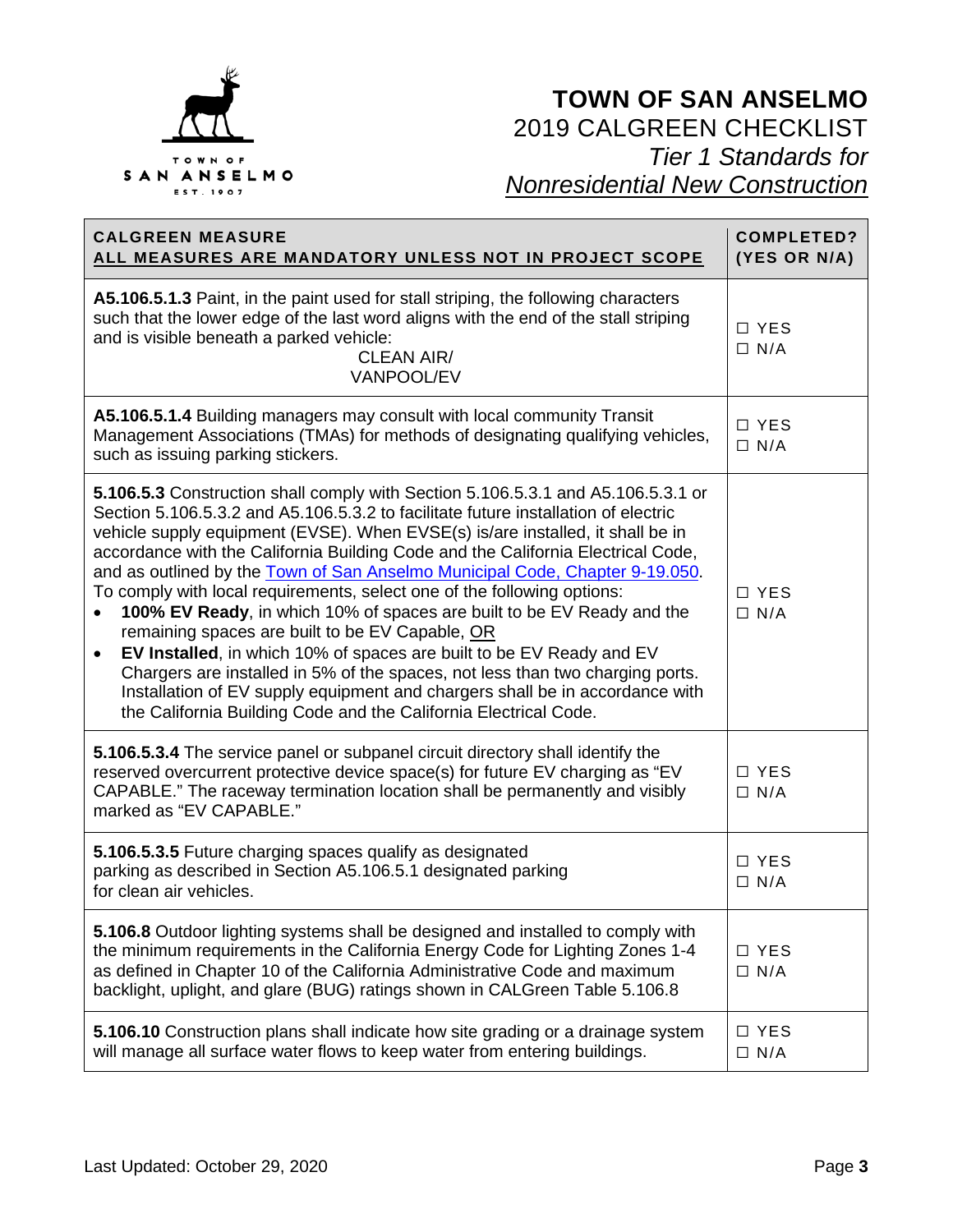

| <b>CALGREEN MEASURE</b><br>ALL MEASURES ARE MANDATORY UNLESS NOT IN PROJECT SCOPE                                                                                                                                                                                                                                                                                                                                                                                                                                                                                                                                        | <b>COMPLETED?</b><br>(YES OR N/A) |
|--------------------------------------------------------------------------------------------------------------------------------------------------------------------------------------------------------------------------------------------------------------------------------------------------------------------------------------------------------------------------------------------------------------------------------------------------------------------------------------------------------------------------------------------------------------------------------------------------------------------------|-----------------------------------|
| A5.106.11.2 Use roofing materials having a minimum aged solar reflectance and<br>thermal emittance complying with CALGreen Sections A5.106.11.2.1 and<br>A5.106.11.2.2 or a minimum aged Solar Reflectance Index (SRI) complying with<br>Section A5,106,11,2,3 and as shown in Table A5,106,11,2,2                                                                                                                                                                                                                                                                                                                       | □ YES<br>$\Box$ N/A               |
| A5.1 Elective - SELECTED FROM CALGREEN APPENDIX A5.1:                                                                                                                                                                                                                                                                                                                                                                                                                                                                                                                                                                    | $\Box$ YES<br>$\Box$ N/A          |
| 5.201.1 Meet minimum California Energy Commission energy efficiency standards<br>and comply with one of the following energy efficiency and electrification<br>compliance options adopted in the Town of San Anselmo Municipal Code,<br>Chapter 9-19.050:<br>1. All-Electric and complies with minimum energy efficiency standards; OR<br>2. Limited mixed-fuel (natural gas only allowed for cooking appliances and gas<br>fireplaces) and an energy efficiency compliance margin of 5%; OR<br>3. Mixed-fuel (natural gas and electric allowed for all appliances) and an energy<br>efficiency compliance margin of 10% | $\Box$ YES<br>$\Box$ N/A          |
| A5.203.1.1.1 Newly installed outdoor lighting power shall be no greater than 90<br>percent of the Allowed Outdoor Lighting Power. The Allowed Outdoor Lighting<br>power calculation is specified in Title 24, Part 6, Section 140.7 "Requirements for<br>Outdoor Lighting."                                                                                                                                                                                                                                                                                                                                              | $\Box$ YES<br>$\Box$ N/A          |
| A5.203.1.1.2 Newly constructed restaurants 8,000 square feet of greater and with<br>service water heaters rated 75,000 Btu/h or greater shall install a solar water-<br>heating system with a minimum solar savings fraction of 0.15.                                                                                                                                                                                                                                                                                                                                                                                    | □ YES<br>$\Box$ N/A               |
| A5.203.1.2.1 Comply with one of the energy efficiency and electrification options<br>outlined in 5.201.1 above.                                                                                                                                                                                                                                                                                                                                                                                                                                                                                                          | □ YES<br>$\Box$ N/A               |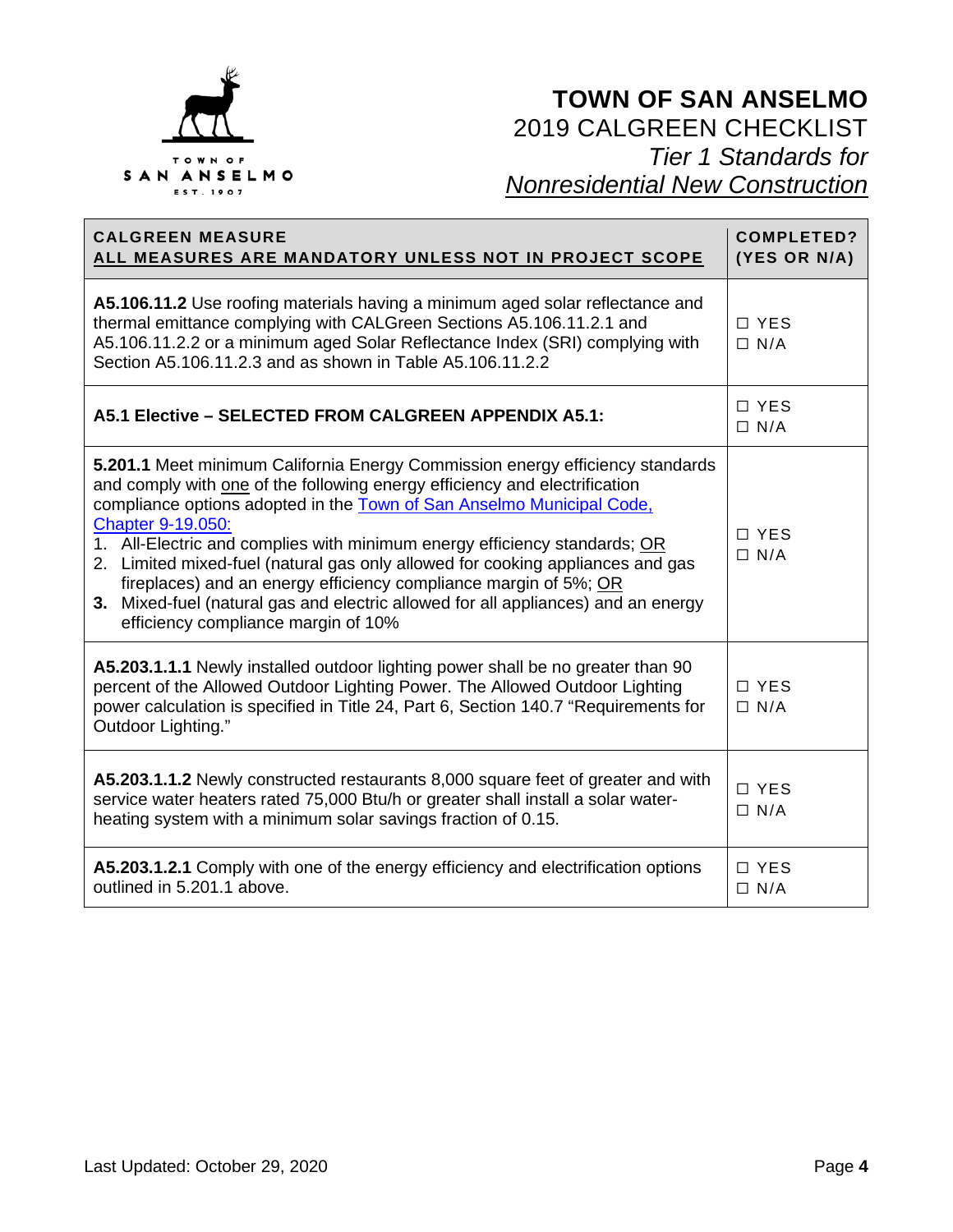

| <b>CALGREEN MEASURE</b><br><u>ALL MEASURES ARE MANDATORY UNLESS NOT IN PROJECT SCOPE</u>                                                                                                                                                                                                                                                                                                                                                                                                                                                                                                                                                                                                                                                                                                                                                                               | <b>COMPLETED?</b><br>(YES OR N/A) |
|------------------------------------------------------------------------------------------------------------------------------------------------------------------------------------------------------------------------------------------------------------------------------------------------------------------------------------------------------------------------------------------------------------------------------------------------------------------------------------------------------------------------------------------------------------------------------------------------------------------------------------------------------------------------------------------------------------------------------------------------------------------------------------------------------------------------------------------------------------------------|-----------------------------------|
| 5.303.1.1 For new buildings or additions in excess of 50,000 square feet, separate<br>submeters shall be installed as follows:<br>1. For each individual leased, rented, or other tenant space within the building<br>projected to consume more than 100 gal/day (380 L/day), including, but not<br>limited to, spaces used for laundry or cleaners, restaurant or food service,<br>medical or dental office, laboratory, or beauty salon or barber shop.<br>2. Where separate submeters for individual building tenants are unfeasible, for<br>water supplied to the following subsystems:<br>a. Makeup water for cooling towers where flow through is greater than 500<br>gpm (30 L/s).<br>b. Makeup water for evaporative coolers greater than 6 gpm (0.04 L/s).<br>c. Steam and hot-water boilers with energy input more than 500,000 Btu/h<br>$(147 \text{ kW}).$ | □ YES<br>$\Box$ N/A               |
| 5.303.1.2 A separate submeter or metering device shall be provided for any tenant<br>within a new building or within an addition that is projected to consume more than<br>$1,000$ gal/ day                                                                                                                                                                                                                                                                                                                                                                                                                                                                                                                                                                                                                                                                            | □ YES<br>$\Box$ N/A               |
| A5.303.2.3.1 A schedule of plumbing fixtures and fixture fittings that will reduce<br>the overall use of potable water within the building by 12 percent shall be<br>provided. The reduction shall be based on the maximum allowable water use per<br>plumbing fixture and fitting as required by the California Building Standards Code.                                                                                                                                                                                                                                                                                                                                                                                                                                                                                                                              | □ YES<br>$\Box$ N/A               |
| 5.303.3.1 The effective flush volume of all water closets shall not exceed 1.28<br>gallons per flush. Tank-type water closets shall be certified to the performance<br>criteria of the U.S. EPA WaterSense Specification for Tank-Type Toilets.                                                                                                                                                                                                                                                                                                                                                                                                                                                                                                                                                                                                                        | □ YES<br>$\Box$ N/A               |
| 5.303.3.2.1 The effective flush volume of wall-mounted urinals shall not exceed<br>0.125 gallons per flush.                                                                                                                                                                                                                                                                                                                                                                                                                                                                                                                                                                                                                                                                                                                                                            | □ YES<br>$\Box$ N/A               |
| 5.303.3.2.2 The effective flush volume of floor-mounted urinals shall not exceed<br>0.5 gallons per flush.                                                                                                                                                                                                                                                                                                                                                                                                                                                                                                                                                                                                                                                                                                                                                             | □ YES<br>$\Box$ N/A               |
| 5.303.3.3.1 Showerheads shall have a maximum flow rate of not more than 1.8<br>gallons per minute at 80 psi. Showerheads shall be certified to the performance<br>criteria of the U.S. EPA WaterSense Specification for Showerheads                                                                                                                                                                                                                                                                                                                                                                                                                                                                                                                                                                                                                                    | □ YES<br>$\Box$ N/A               |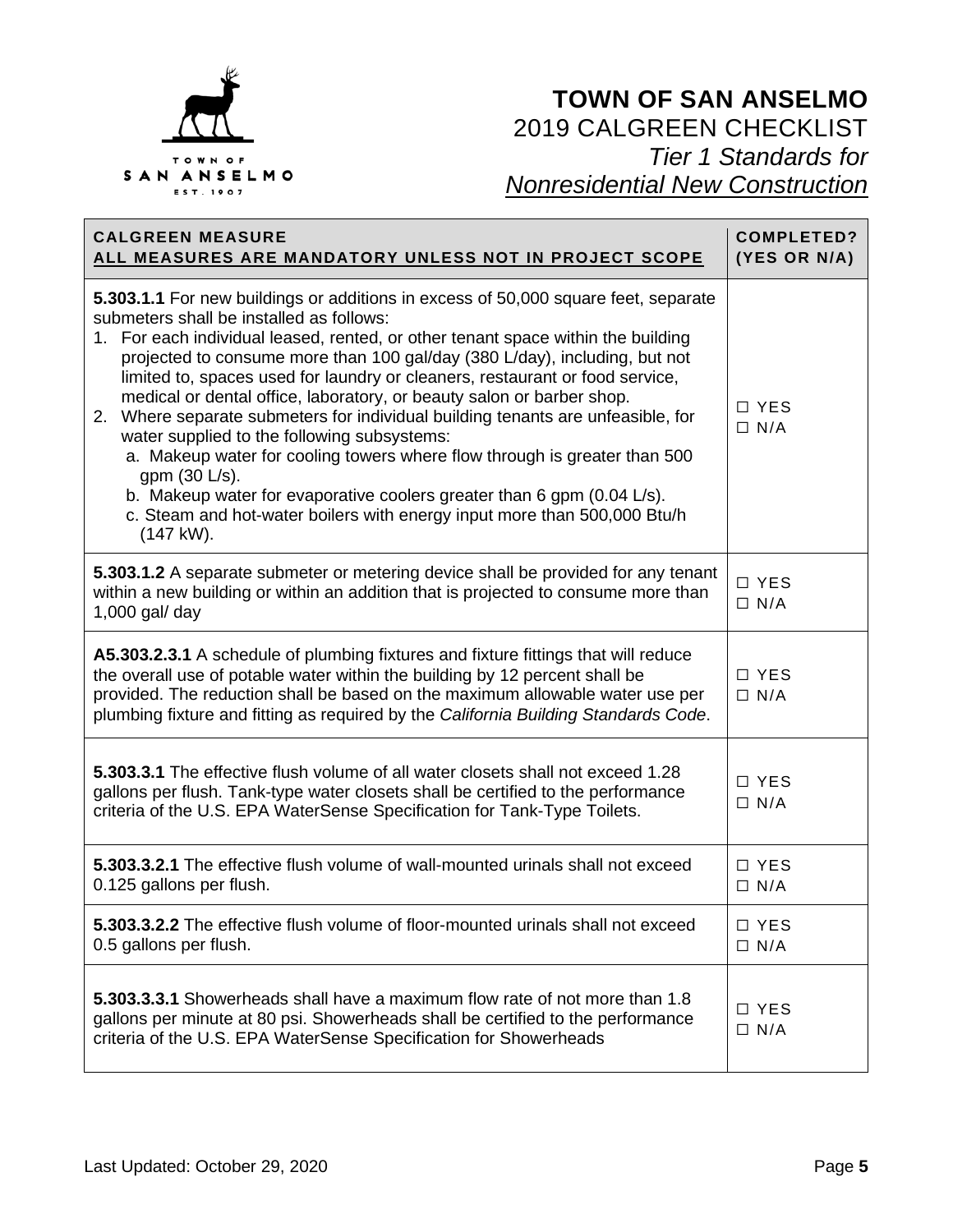

| <b>CALGREEN MEASURE</b><br>ALL MEASURES ARE MANDATORY UNLESS NOT IN PROJECT SCOPE                                                                                                                                                                                                                                                                                                                                                                  | <b>COMPLETED?</b><br>(YES OR N/A) |
|----------------------------------------------------------------------------------------------------------------------------------------------------------------------------------------------------------------------------------------------------------------------------------------------------------------------------------------------------------------------------------------------------------------------------------------------------|-----------------------------------|
| 5.303.3.3.2 When a shower is served by more than one showerhead, the<br>combined flow rate of all showerheads and/or other shower outlets controlled by a<br>single valve shall not exceed 1.8 gallons per minute at 80 psi, or the shower shall<br>be designed to allow only one shower outlet to be in operation at a time.                                                                                                                      | $\Box$ YES<br>$\Box$ N/A          |
| 5.303.3.4.1 Lavatory faucets shall have a maximum flow rate of not more than 0.5<br>gallons per minute at 60 psi.                                                                                                                                                                                                                                                                                                                                  | $\Box$ YES<br>$\Box$ N/A          |
| 5.303.3.4.2 Kitchen faucets shall have a maximum flow rate of not more than 1.8<br>gallons per minute at 60 psi. Kitchen faucets may temporarily increase the flow<br>above the maximum rate, but not to exceed 2.2 gallons per minute at 60 psi, and<br>must default to a maximum flow rate of 1.8 gallons per minute at 60 psi.                                                                                                                  | $\Box$ YES<br>$\Box$ N/A          |
| 5.303.3.4.3 Wash fountains shall have a maximum flow rate of not more than 1.8<br>gallons per minute/20 [rim space (inches) at 60 psi].                                                                                                                                                                                                                                                                                                            | $\Box$ YES<br>$\Box$ N/A          |
| 5.303.3.4.4 Metering faucets shall not deliver more than 0.20 gallons per cycle.                                                                                                                                                                                                                                                                                                                                                                   | $\Box$ YES<br>$\Box$ N/A          |
| 5.303.3.4.5 Metering faucets for wash fountains shall have a maximum flow rate of<br>not more than 0.20 gallons per cycle/20 [rim space (inches) at 60 psi].                                                                                                                                                                                                                                                                                       | $\Box$ YES<br>$\Box$ N/A          |
| 5.303.4.1 Food waste disposers shall either modulate the use of water to no more<br>than 1 gpm when the disposer is not in use (not actively grinding food waste/no-<br>load) or shall automatically shut off after no more than 10 minutes of inactivity.<br>Disposers shall use no more than 8 gpm of water.                                                                                                                                     | □ YES<br>$\Box$ N/A               |
| 5.303.6 Plumbing fixtures and fittings shall be installed in accordance with the<br>California Plumbing Code, and shall meet the applicable standards referenced in<br>Table 1701.1 of the California Plumbing Code.                                                                                                                                                                                                                               | □ YES<br>$\Box$ N/A               |
| 5.304.1 Nonresidential developments shall comply with local ordinances, MMWD's<br><b>Landscape Requirements, or the current California Department of Water</b><br>Resources Model Water Efficient Landscape Ordinance (MEWLO), whichever is<br>more stringent.                                                                                                                                                                                     | □ YES<br>$\Box$ N/A               |
| 5.305.1.1 All newly constructed nonresidential developments, where disinfected<br>tertiary recycled water is available from a municipal source to a construction site,<br>shall be provided with both a potable water supply system and a recycled water<br>supply system. The recycled water supply system shall allow the use of reclaimed<br>(recycled) water for aboveground and subsurface irrigation to all landscape<br>irrigation systems. | □ YES<br>$\Box$ N/A               |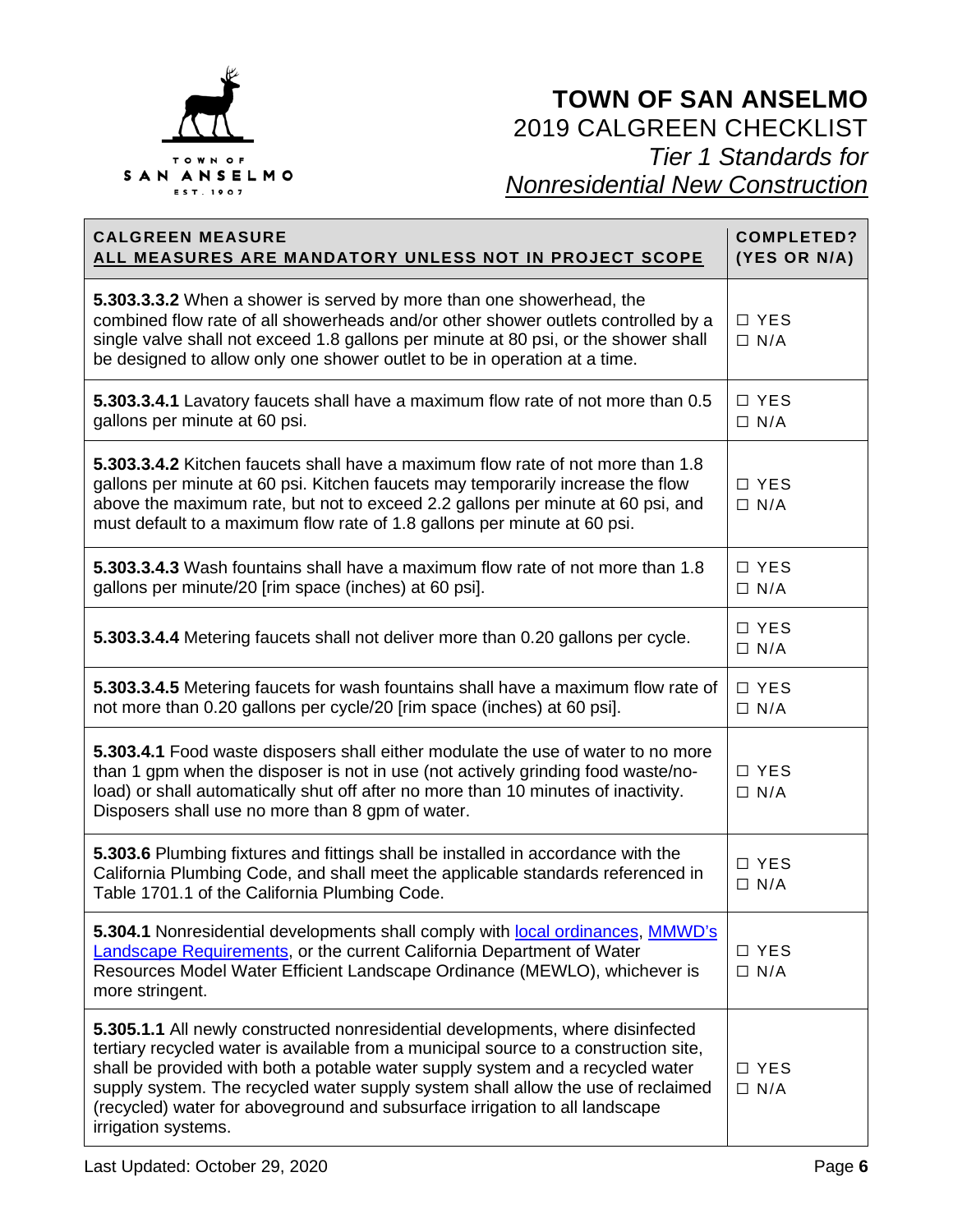

| <b>CALGREEN MEASURE</b><br>ALL MEASURES ARE MANDATORY UNLESS NOT IN PROJECT SCOPE                                                                                                                                                                                                                                                                                                                                                               | <b>COMPLETED?</b><br>(YES OR N/A) |
|-------------------------------------------------------------------------------------------------------------------------------------------------------------------------------------------------------------------------------------------------------------------------------------------------------------------------------------------------------------------------------------------------------------------------------------------------|-----------------------------------|
| 5.305.1.2 Recycled water supply systems for outdoor applications shall meet the<br>requirements of this code, and the California Code of Regulations, Title 17,<br>Division 1, Chapter 5, Subchapter 1; Title 22, Division 4, Chapter 3; and Title 23,<br>Division 2, Chapter 2.7, as applicable.                                                                                                                                               | □ YES<br>$\Box$ N/A               |
| A5.3 Elective - SELECTED FROM CALGREEN APPENDIX A5.3:                                                                                                                                                                                                                                                                                                                                                                                           | $\Box$ YES<br>$\Box$ N/A          |
| A5.405.4 Use materials, equivalent in performance to virgin materials with a total<br>(combined) recycled content value (RCV) not less than 10 percent of the total<br>material cost of the project, or use two products which meet the minimum recycled<br>content levels in Table A5.405.4 for at least 75%, by cost, of all products in that<br>category in the project.                                                                     | □ YES<br>$\Box$ N/A               |
| A5.405.4.1 Total material cost is the total estimated or actual cost of materials and<br>assembly products used in the project. The required total recycled content value<br>for the project (in dollars) shall be determined by the following equation:<br>Required Total RCV (dollars) =<br>Total Material Cost (dollars) x 10 percent                                                                                                        | □ YES<br>$\Box$ N/A               |
| A5.405.4.2 Total RCV may be determined either by dollars or percentage as<br>noted in this section.                                                                                                                                                                                                                                                                                                                                             | $\Box$ YES<br>$\Box$ N/A          |
| <b>A5.405.4.3</b> The recycled content value of each material $(RCV_M)$ is calculated by<br>multiplying the cost of material, as defined by the recycled content. See Equations<br>A5.4-6 and A5.4-7.                                                                                                                                                                                                                                           | □ YES<br>$\Box$ N/A               |
| A5.405.4.4 The recycled content value of assemblies is calculated by multiplying<br>the total cost of assembly by the total recycled content of the assembly (RCA), and<br>shall be determined by Equation A5.4-8.                                                                                                                                                                                                                              | □ YES<br>$\Box$ N/A               |
| A5.405.4.5 When Supplementary Cementitious Materials (SCMs), such as fly ash<br>or ground blast furnace slag cement, are used in concrete, an alternate method of<br>calculating and reporting recycled content in concrete products shall be permitted.<br>When determining the recycled content value, the percent recycled content shall<br>be multiplied by the cost of the cementitious materials only, not the total cost of<br>concrete. | □ YES<br>$\Box$ N/A               |
| 5.407.1 Provide a weather-resistant exterior wall and foundation envelope as<br>required by California Building Code Section 1403.2 (Weather Protection),<br>manufacturer's installation instructions or local ordinance, whichever is more<br>stringent.                                                                                                                                                                                       | □ YES<br>$\Box$ N/A               |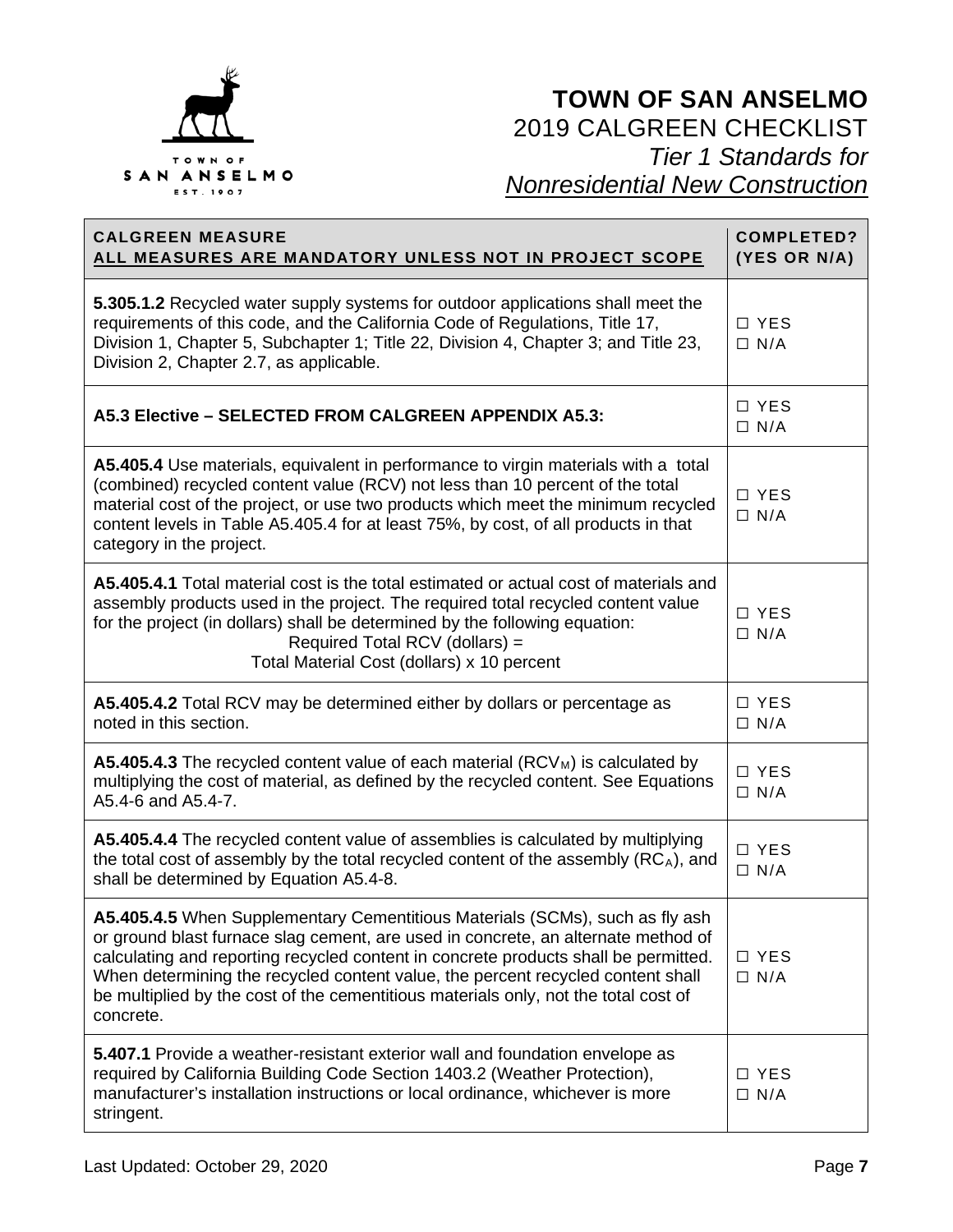

| <b>CALGREEN MEASURE</b><br>ALL MEASURES ARE MANDATORY UNLESS NOT IN PROJECT SCOPE                                                                                                                                                                                                                                                                                                                                                                                           | <b>COMPLETED?</b><br>(YES OR N/A) |
|-----------------------------------------------------------------------------------------------------------------------------------------------------------------------------------------------------------------------------------------------------------------------------------------------------------------------------------------------------------------------------------------------------------------------------------------------------------------------------|-----------------------------------|
| 5.407.2.1 Design and maintain landscape irrigation systems to prevent spray on<br>structures.                                                                                                                                                                                                                                                                                                                                                                               | □ YES<br>$\Box$ N/A               |
| 5.407.2.2.1 Primary exterior entries shall be covered to prevent water intrusion by<br>using nonabsorbent floor and wall finishes within at least 2 feet around and<br>perpendicular to such openings plus at least one of the following:<br>1. An installed awning at least 4 feet in depth.<br>2. The door is protected by a roof overhang at least 4 feet in depth.<br>3. The door is recessed at least 4 feet.<br>4. Other methods which provide equivalent protection. | □ YES<br>$\Box$ N/A               |
| 5.407.2.2.2 Install flashings integrated with a drainage plane.                                                                                                                                                                                                                                                                                                                                                                                                             | $\Box$ YES<br>$\Box$ N/A          |
| 5.408.1 Recycle and/or salvage for reuse a minimum of 65 percent of the<br>nonhazardous construction and demolition waste in accordance with the reporting<br>standards outlined by Zero Waste Marin.                                                                                                                                                                                                                                                                       | □ YES<br>$\Box$ N/A               |
| 5.408.3 100 percent of trees, stumps, rocks and associated vegetation and soils<br>resulting primarily from land clearing shall be reused or recycled. For a phased<br>project, such material may be stockpiled on site until the storage site is developed.                                                                                                                                                                                                                | □ YES<br>$\Box$ N/A               |
| A5.408.3.1 Divert to recycle or salvage at least 65 percent of nonhazardous<br>construction and demolition waste generated at the site. Any mixed recyclables<br>that are sent to mixed-waste recycling facilities shall include a qualified third party<br>verified facility average diversion rate. Verification of diversion rates shall meet<br>minimum certification eligibility guidelines, acceptable to the local enforcing<br>agency.                              | □ YES<br>$\Box$ N/A               |
| A5.408.3.1.2 A copy of the completed waste management report or<br>documentation of certification of the waste management company utilized shall be<br>provided.                                                                                                                                                                                                                                                                                                            | □ YES<br>$\Box$ N/A               |
| 5.410.1 Provide readily accessible areas that serve the entire building and are<br>identified for the depositing, storage and collection of non-hazardous materials for<br>recycling, including (at a minimum) paper, corrugated cardboard, glass, plastics,<br>organic waste, and metals, or meet a lawfully enacted local recycling ordinance, if<br>more restrictive.                                                                                                    | □ YES<br>$\Box$ N/A               |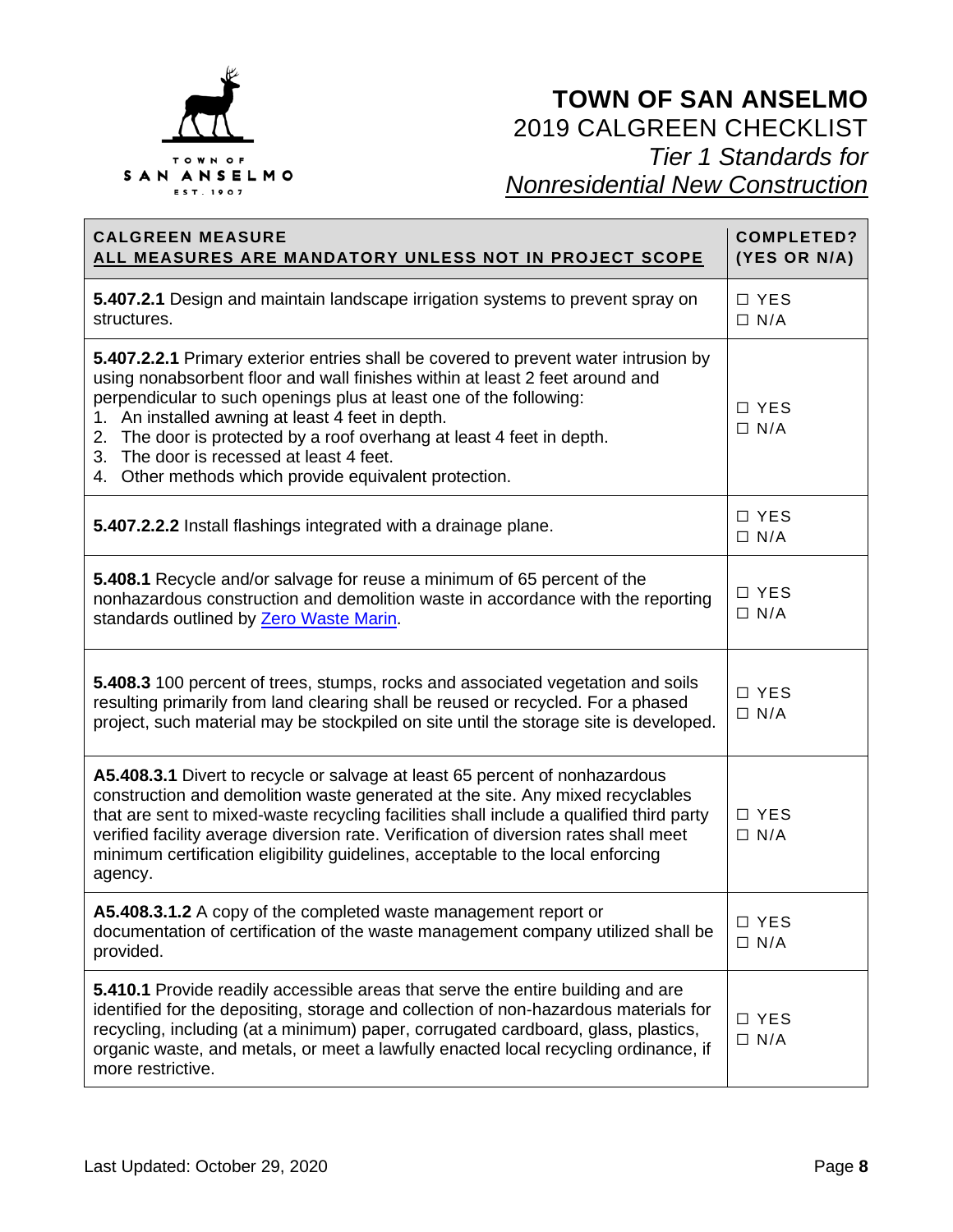

| <b>CALGREEN MEASURE</b><br>ALL MEASURES ARE MANDATORY UNLESS NOT IN PROJECT SCOPE                                                                                                                                                                                                                                                                                                                                                                                                                                                                                                                                                                                                                                                                                                                                                                                                                                                                                                                                                                                                                                                                                                                                                                                                                                                                                                                                                                                                                                                                                                                                                                                                                                                                                            | <b>COMPLETED?</b><br>(YES OR N/A) |
|------------------------------------------------------------------------------------------------------------------------------------------------------------------------------------------------------------------------------------------------------------------------------------------------------------------------------------------------------------------------------------------------------------------------------------------------------------------------------------------------------------------------------------------------------------------------------------------------------------------------------------------------------------------------------------------------------------------------------------------------------------------------------------------------------------------------------------------------------------------------------------------------------------------------------------------------------------------------------------------------------------------------------------------------------------------------------------------------------------------------------------------------------------------------------------------------------------------------------------------------------------------------------------------------------------------------------------------------------------------------------------------------------------------------------------------------------------------------------------------------------------------------------------------------------------------------------------------------------------------------------------------------------------------------------------------------------------------------------------------------------------------------------|-----------------------------------|
| 5.410.2 For new buildings 10,000 square feet and over, building commissioning<br>shall be included in the design and construction processes of the building project<br>to verify that the building systems and components meet the owner's or owner<br>representative's project requirements. Commissioning shall be performed in<br>accordance with this section by trained personnel with experience on projects of<br>comparable size and complexity. All occupancies other than I-occupancies and L-<br>occupancies shall comply with the California Energy Code as prescribed in<br>California Energy Code Section 120.8. For I-occupancies which are not regulated<br>by OSHPD or for I-occupancies and L-occupancies which are not regulated by the<br>California Energy Code Section 100.0 Scope; all requirements in sections 5.410.2<br>through 5.410.2.6 shall apply. Commissioning requirements shall include:<br>1. Owner's or owner representative's project requirements.<br>2. Basis of design.<br>3. Commissioning measures shown in the construction documents.<br>4. Commissioning plan.<br>5. Functional performance testing.<br>6. Documentation and training.<br>7. Commissioning report.<br>Exceptions:<br>1. Unconditioned warehouses of any size.<br>2. Areas less than 10,000 square feet used for offices or other conditioned<br>accessory spaces within unconditioned warehouses.<br>3. Tenant improvements less than 10,000 square feet as described in Section<br>303.1.1.<br>4. Open parking garages of any size, or open parking garage areas, of any size,<br>within a structure.<br>Note: For the purposes of this section, unconditioned shall mean a building, area,<br>or room which does not provide heating and/or air conditioning. | □ YES<br>$\Box$ N/A               |
| 5.410.2.1 Owner's or Owner representative's Project Requirements (OPR). The<br>expectations and requirements of the building appropriate to its phase shall be<br>documented before the design phase of the project begins. This documentation<br>shall include the following:<br>Environmental and sustainability goals.<br>1.<br>2. Energy efficiency goals.<br>3. Indoor environmental quality requirements.<br>4. Project program, including facility functions and hours of operation, and need<br>for afterhours operation.<br>Equipment and systems expectations.<br>5.<br>6. Building occupant and O&M personnel expectations                                                                                                                                                                                                                                                                                                                                                                                                                                                                                                                                                                                                                                                                                                                                                                                                                                                                                                                                                                                                                                                                                                                                        | $\Box$ YES<br>$\Box$ N/A          |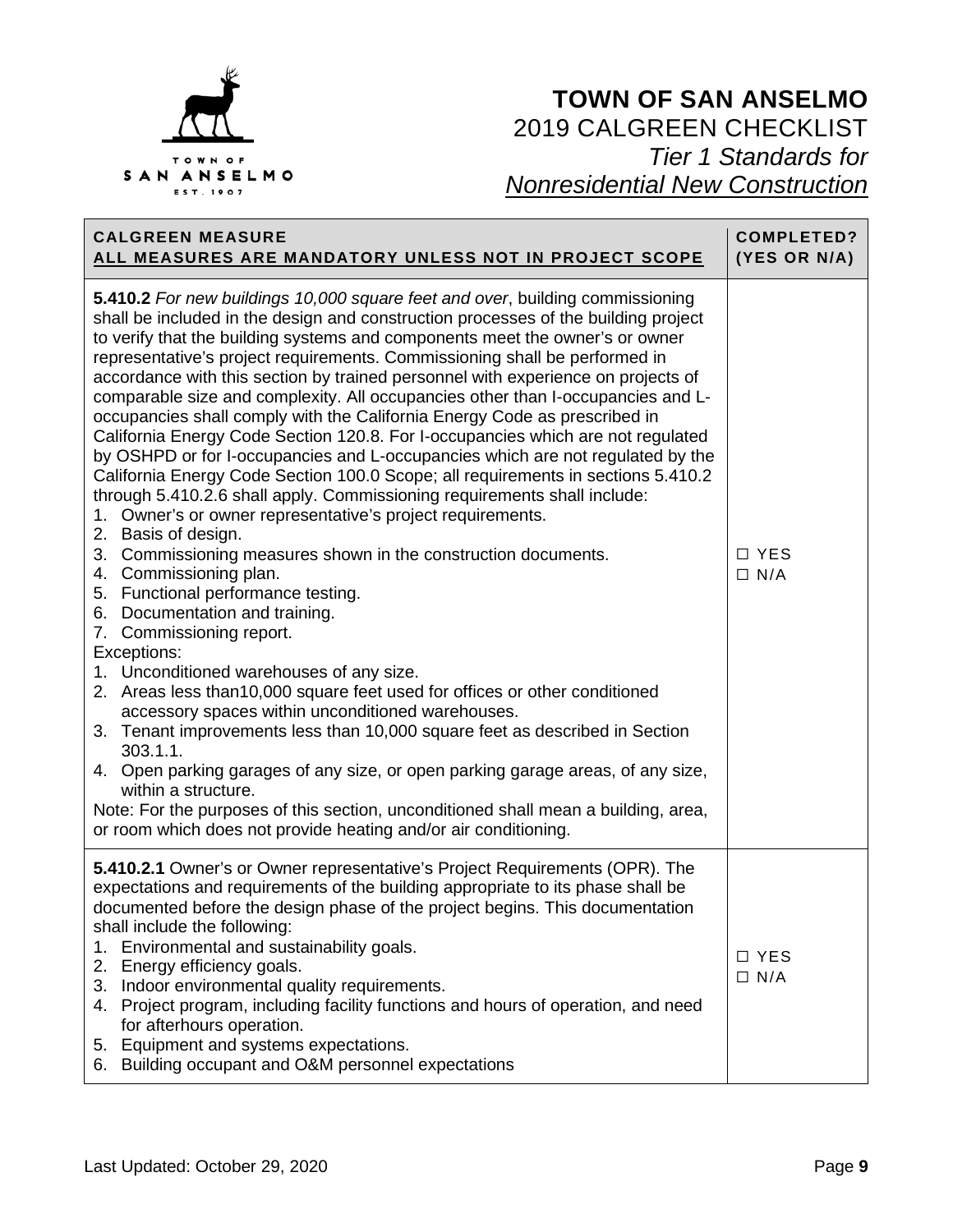

| <b>CALGREEN MEASURE</b><br>ALL MEASURES ARE MANDATORY UNLESS NOT IN PROJECT SCOPE                                                                                                                                                                                                                                                                                                                                                                                                                                                                                                                                                                                                                                                                                                                      | COMPLETED?<br>(YES OR N/A) |
|--------------------------------------------------------------------------------------------------------------------------------------------------------------------------------------------------------------------------------------------------------------------------------------------------------------------------------------------------------------------------------------------------------------------------------------------------------------------------------------------------------------------------------------------------------------------------------------------------------------------------------------------------------------------------------------------------------------------------------------------------------------------------------------------------------|----------------------------|
| 5.410.2.2 A written explanation of how the design of the building systems meets<br>the OPR shall be completed at the design phase of the building project. The Basis<br>of Design document shall cover the following systems:<br>1. Heating, ventilation, air conditioning [HVAC) systems and controls.<br>2. Indoor lighting system and controls.<br>3. Water heating system<br>4. Renewable energy systems.<br>5. Landscape irrigation systems.<br>6. Water reuse systems.                                                                                                                                                                                                                                                                                                                           | □ YES<br>$\Box$ N/A        |
| 5.410.2.3 Prior to permit issuance a commissioning plan shall be completed to<br>document how the project will be commissioned. The commissioning plan shall<br>include the following:<br>1. General project information.<br>2. Commissioning goals.<br>3. Systems to be commissioned. Plans to test systems and components shall<br>include:<br>a. An explanation of the original design intent.<br>b. Equipment and systems to be tested, including the extent of tests.<br>c. Functions to be tested.<br>d. Conditions under which the test shall be performed.<br>e. Measurable criteria for acceptable performance.<br>4. Commissioning team information.<br>5. Commissioning process activities, schedules and responsibilities. Plans for the<br>completion of commissioning shall be included. | $\Box$ YES<br>$\Box$ N/A   |
| 5.410.2.4 Functional performance tests shall demonstrate the correct installation<br>and operation of each component, system and system-to-system interface in<br>accordance with the approved plans and specifications. Functional performance<br>testing reports shall contain information addressing each of the building<br>components tested, the testing methods utilized, and include any readings and<br>adjustments made.                                                                                                                                                                                                                                                                                                                                                                     | □ YES<br>$\Box$ N/A        |
| 5.410.2.5 A systems manual and systems operations training are required,<br>including Occupational Safety and Health Act (OSHA) requirements in California<br>Code of Regulations (CCR), Title 8, Section 5142, and other related regulations.                                                                                                                                                                                                                                                                                                                                                                                                                                                                                                                                                         | □ YES<br>$\Box$ N/A        |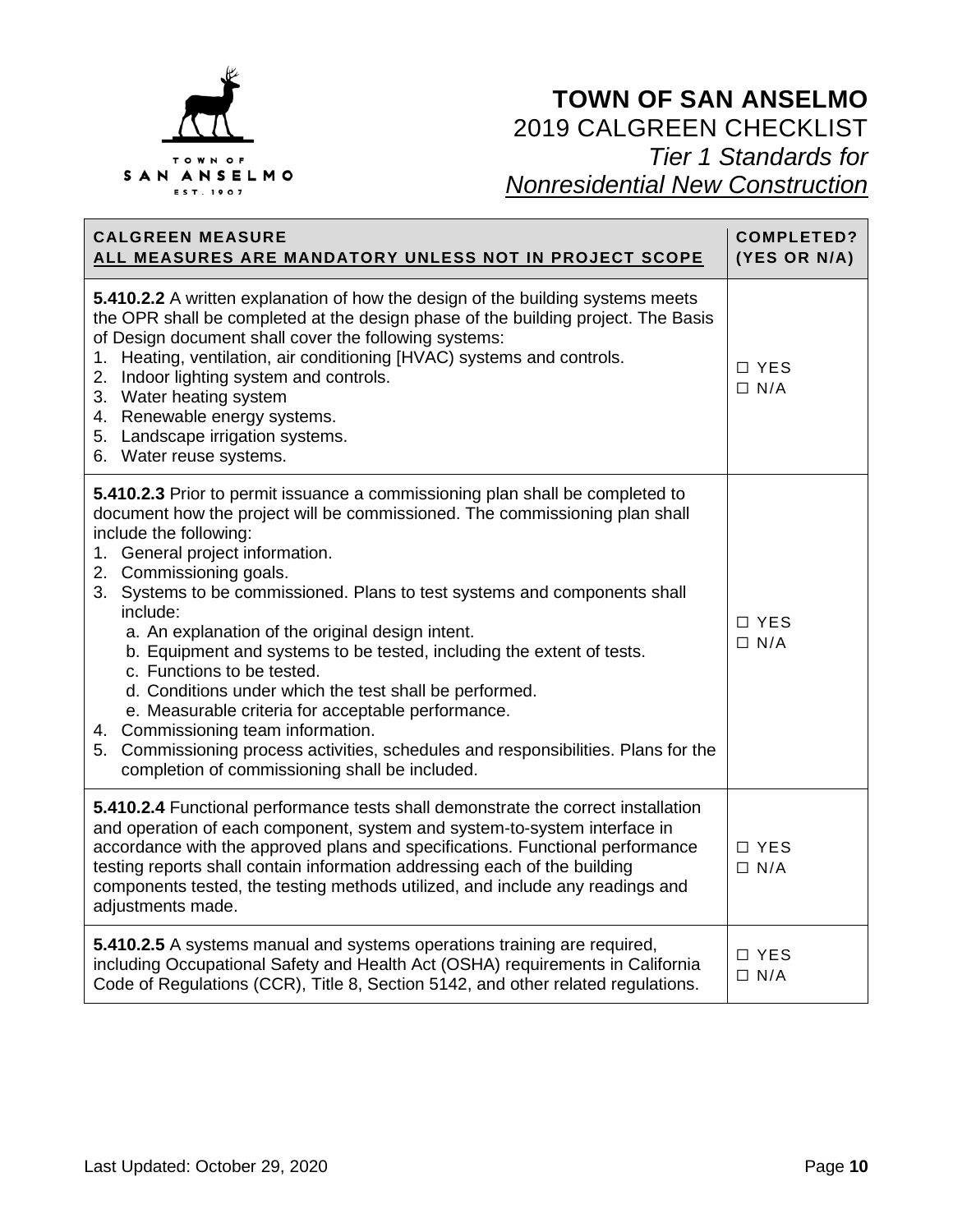

| <b>CALGREEN MEASURE</b><br>ALL MEASURES ARE MANDATORY UNLESS NOT IN PROJECT SCOPE                                                                                                                                                                                                                                                                                                                                                                                                                                                                                                                                                                                                                                                                | <b>COMPLETED?</b><br>(YES OR N/A) |
|--------------------------------------------------------------------------------------------------------------------------------------------------------------------------------------------------------------------------------------------------------------------------------------------------------------------------------------------------------------------------------------------------------------------------------------------------------------------------------------------------------------------------------------------------------------------------------------------------------------------------------------------------------------------------------------------------------------------------------------------------|-----------------------------------|
| 5.410.2.5.1 Documentation of the operational aspects of the building shall be<br>completed within the systems manual and delivered to the building owner or<br>representative. The systems manual shall include the following:<br>1. Site information, including facility description, history and current requirements.<br>2. Site contact information<br>3. Basic operations and maintenance, including general site operating<br>procedures, basic troubleshooting, recommended maintenance requirements,<br>site events log.<br>4. Major systems.<br>5. Site equipment inventory and maintenance notes.<br>6. A copy of verifications required by the enforcing agency or this code.<br>7. Other resources and documentation, if applicable. | □ YES<br>$\Box$ N/A               |
| 5.410.2.5.2 A program for the training of the appropriate maintenance staff for<br>each equipment type and/or system shall be developed and documented in the<br>commissioning report and shall include the following:<br>1. System/equipment overview (what it is, what it does and with what other<br>systems and/or equipment it interfaces).<br>2. Review and demonstration of servicing/preventative maintenance.<br>3. Review of the information in the systems manual.<br>4. Review of the record drawings on the system/equipment.                                                                                                                                                                                                       | □ YES<br>$\Box$ N/A               |
| 5.410.2.6 A report of commissioning process activities undertaken through the<br>design and construction phases of the building project shall be completed and<br>provided to the owner or representative.                                                                                                                                                                                                                                                                                                                                                                                                                                                                                                                                       | □ YES<br>$\Box$ N/A               |
| 5.410.4 Testing and adjusting of systems shall be required for new buildings less<br>than 10,000 square feet or new systems to serve an addition or alteration subject<br>to Section 303.1.                                                                                                                                                                                                                                                                                                                                                                                                                                                                                                                                                      | □ YES<br>$\Box$ N/A               |
| 5.410.4.2 Develop a written plan of procedures for testing and adjusting systems.<br>Systems to be included for testing and adjusting shall include, as applicable to the<br>project:<br>1. HVAC systems and controls.<br>2.<br>Indoor and outdoor lighting and controls.<br>3. Water heating systems.<br>4. Renewable energy systems.<br>5. Landscape irrigation systems.<br>6. Water reuse systems.                                                                                                                                                                                                                                                                                                                                            | $\Box$ YES<br>$\Box$ N/A          |
| 5.410.4.3 Perform testing and adjusting procedures in accordance with applicable<br>standards on each system as determined by the enforcing agency.                                                                                                                                                                                                                                                                                                                                                                                                                                                                                                                                                                                              | $\Box$ YES<br>$\Box$ N/A          |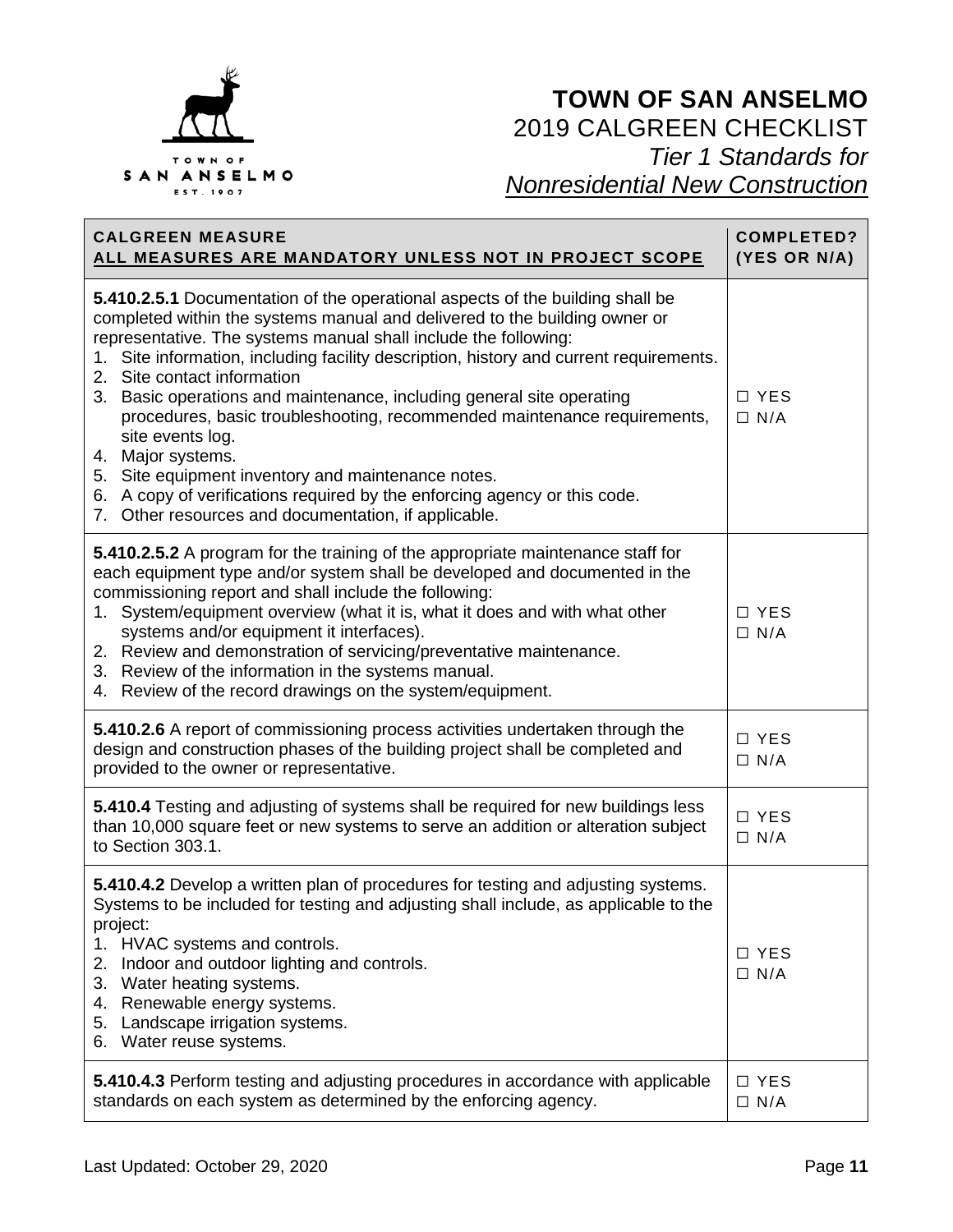

| <b>CALGREEN MEASURE</b><br>ALL MEASURES ARE MANDATORY UNLESS NOT IN PROJECT SCOPE                                                                                                                                                                                                                                                                                                                                                                                                                                                                                                                                          | <b>COMPLETED?</b><br>(YES OR N/A) |
|----------------------------------------------------------------------------------------------------------------------------------------------------------------------------------------------------------------------------------------------------------------------------------------------------------------------------------------------------------------------------------------------------------------------------------------------------------------------------------------------------------------------------------------------------------------------------------------------------------------------------|-----------------------------------|
| 5.410.4.3.1 In addition to testing and adjusting, before a new space-conditioning<br>system serving a building or space is operated for normal use, balancing the<br>system in accordance with the procedures defined by the Testing Adjusting and<br>Balancing Bureau National Standards; the National environmental Balancing<br>Bureau Procedural Standards; Associated Air Balance Council National Standards<br>or as approved by the enforcing agency.                                                                                                                                                               | $\Box$ YES<br>$\Box$ N/A          |
| 5.410.4.4 After completion of testing, adjusting and balancing, provide a final<br>report of testing signed by the individual responsible for performing these services.                                                                                                                                                                                                                                                                                                                                                                                                                                                   | $\Box$ YES<br>$\Box$ N/A          |
| 5.410.4.5 Provide the building owner or representative with detailed operating and<br>maintenance instructions and copies of guaranties/ warranties for each system. O<br>& M instructions shall be consistent with OSHA requirements in CCR, Title 8,<br>Section 5142, and other related regulations.                                                                                                                                                                                                                                                                                                                     | □ YES<br>$\Box$ N/A               |
| 5.410.4.5.1 Include a copy of all inspection verifications and reports required by<br>the enforcing agency.                                                                                                                                                                                                                                                                                                                                                                                                                                                                                                                | □ YES<br>$\Box$ N/A               |
| A5.4 Elective- SELECTED FROM CALGREEN APPENDIX A5.4:                                                                                                                                                                                                                                                                                                                                                                                                                                                                                                                                                                       | $\Box$ YES<br>$\Box$ N/A          |
| 5.503.1 Install only a direct-vent sealed-combustion gas or sealed wood-burning<br>fireplace, or a sealed woodstove or pellet stove, and refer to residential<br>requirements in the California Energy Code, Title 24, Part 6, Subchapter 7,<br>Section 150. Woodstoves, pellet stoves and fireplaces shall comply with the Bay<br>Area Air Quality Management District's Wood-Burning Devices Rule.                                                                                                                                                                                                                       | □ YES<br>$\Box$ N/A               |
| 5.503.1.1 Woodstoves and pellet stoves shall comply with U.S. EPA New Source<br>Performance Standards (NSPS) emission limits as applicable and shall have a<br>permanent label indicating they are certified to meet the emission limits.                                                                                                                                                                                                                                                                                                                                                                                  | □ YES<br>$\Box$ N/A               |
| 5.504.1 The permanent HVAC system shall only be used during construction if<br>necessary to condition the building or areas of addition or alteration within the<br>required temperature range for material and equipment installation. If the HVAC<br>system is used during construction, use return air filters with a Minimum Efficiency<br>Reporting Value (MERV) of 8, based on ASHRAE 52.2 1999, or an average<br>efficiency of 30 percent based on ASHRAE 52.1 1992. Replace all filters<br>immediately prior to occupancy or, if the building is occupied during alteration, at<br>the conclusion of construction. | □ YES<br>$\Box$ N/A               |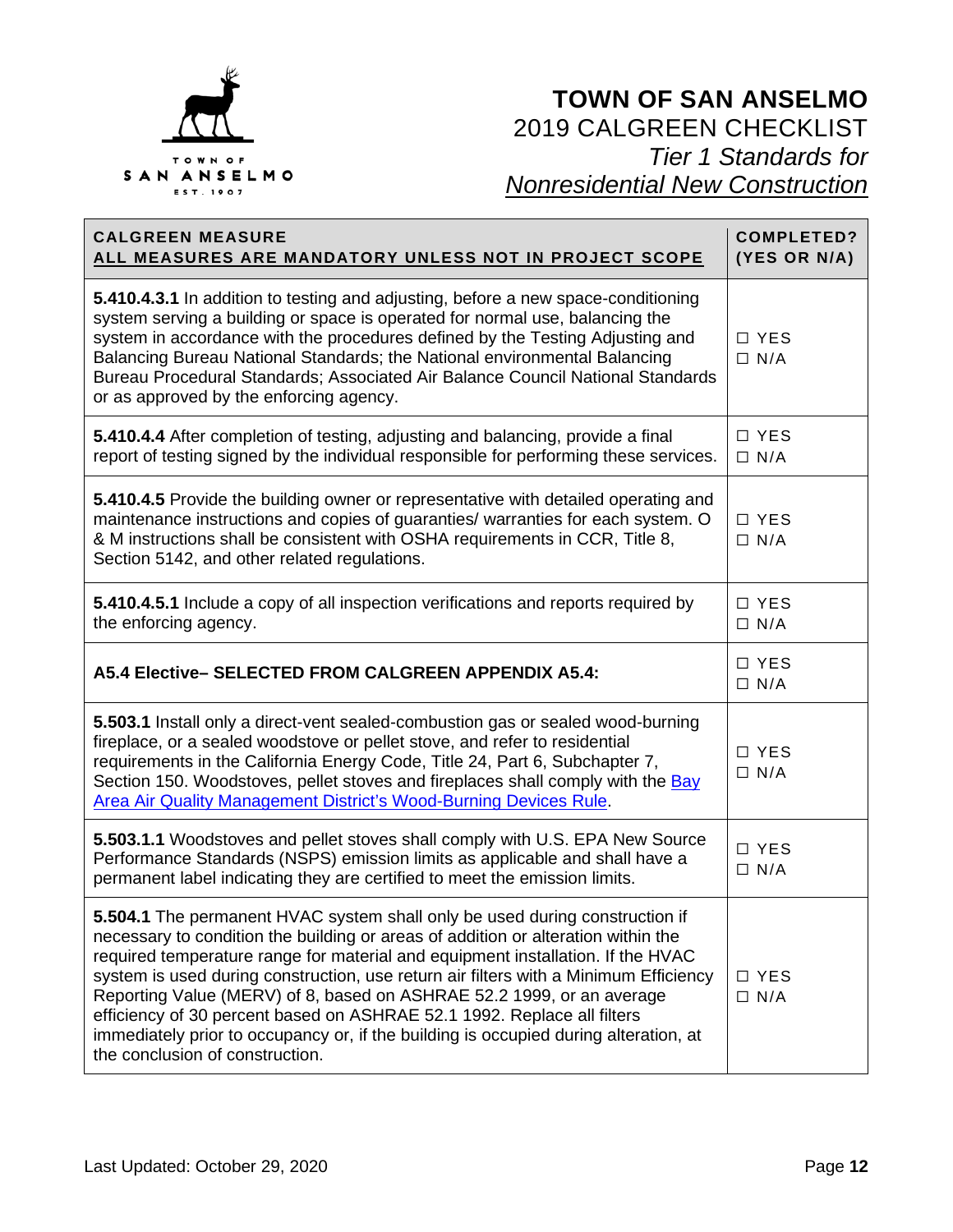

| <b>CALGREEN MEASURE</b><br>ALL MEASURES ARE MANDATORY UNLESS NOT IN PROJECT SCOPE                                                                                                                                                                                                                                                                                                                                                                                                                                                                                                                                                                                                                                                                                                                                                                                                                                                                                                                                                                                                                                                                                          | <b>COMPLETED?</b><br>(YES OR N/A) |
|----------------------------------------------------------------------------------------------------------------------------------------------------------------------------------------------------------------------------------------------------------------------------------------------------------------------------------------------------------------------------------------------------------------------------------------------------------------------------------------------------------------------------------------------------------------------------------------------------------------------------------------------------------------------------------------------------------------------------------------------------------------------------------------------------------------------------------------------------------------------------------------------------------------------------------------------------------------------------------------------------------------------------------------------------------------------------------------------------------------------------------------------------------------------------|-----------------------------------|
| 5.504.3 At the time of rough installation and during storage on the construction<br>site until final startup of the heating, cooling and ventilating equipment, all duct<br>and other related air distribution component openings shall be covered with tape,<br>plastic, Sheetmetal or other methods acceptable to the enforcing agency to<br>reduce the amount of dust, water and debris which may enter the system.                                                                                                                                                                                                                                                                                                                                                                                                                                                                                                                                                                                                                                                                                                                                                     | □ YES<br>$\Box$ N/A               |
| 5.504.4.1 Adhesives, sealants and caulks used on the project shall meet the<br>requirements of the following standards:<br>1. Adhesives, adhesive bonding primers, adhesive primers, sealants, sealant<br>primers and caulks shall comply with local or regional air pollution control or air<br>quality management district rules where applicable, or SCAQMD Rule 1168<br>VOC limits, as shown in Tables 5.504.4.1 and 5.504.4.2. Such products also<br>shall comply with the Rule 1168 prohibition on the use of certain toxic<br>compounds (chloroform, ethylene dichloride, methylene chloride,<br>perchloroethylene and trichloroethylene), except for aerosol products as<br>specified in subsection 2, below.<br>2. Aerosol adhesives, and smaller unit sizes of adhesives, and sealant or<br>caulking compounds (in units of product, less packaging, which do not weigh<br>more than one pound and do not consist of more than 16 fluid ounces) shall<br>comply with statewide VOC standards and other requirements, including<br>prohibitions on use of certain toxic compounds, of California Code of<br>Regulations, Title 17, commencing with Section 94507. | □ YES<br>$\Box$ N/A               |
| 5.504.4.3 Architectural paints and coatings shall comply with VOC limits in Table 1<br>of the ARB Architectural Coatings Suggested Control Measure, as shown in Table<br>5.504.4.3, unless more stringent local limits apply. The VOC content limit for<br>coatings that do not meet the definitions for the specialty coatings categories listed<br>in Table 5.504.4.3 shall be determined by classifying the coating as a Flat,<br>Nonflat, or Nonflat-High Gloss coating, based on its gloss, as defined in<br>Subsections 4.21, 4.36, and 4.37 of the 2007 California Air Resources Board<br>Suggested Control Measure, and the corresponding Flat, Nonflat, or Nonflat-High<br>Gloss VOC limit in Table 5.504.4.3 shall apply.                                                                                                                                                                                                                                                                                                                                                                                                                                        | □ YES<br>$\Box$ N/A               |
| 5.504.4.3.1 Aerosol paints and coatings shall meet the PWMIR Limits for ROC in<br>Section 94522(a)(3) and other requirements, including prohibitions on use of<br>certain toxic compounds and ozone depleting substances, in Sections 94522(c)(2)<br>and (d)(2) of California Code of Regulations, Title 17, commencing with Section<br>94520; and in areas under the jurisdiction of the Bay Area Air Quality<br>Management District additionally comply with the percent VOC by weight of<br>product limits of Regulation 8 Rule 49.                                                                                                                                                                                                                                                                                                                                                                                                                                                                                                                                                                                                                                     | □ YES<br>$\Box$ N/A               |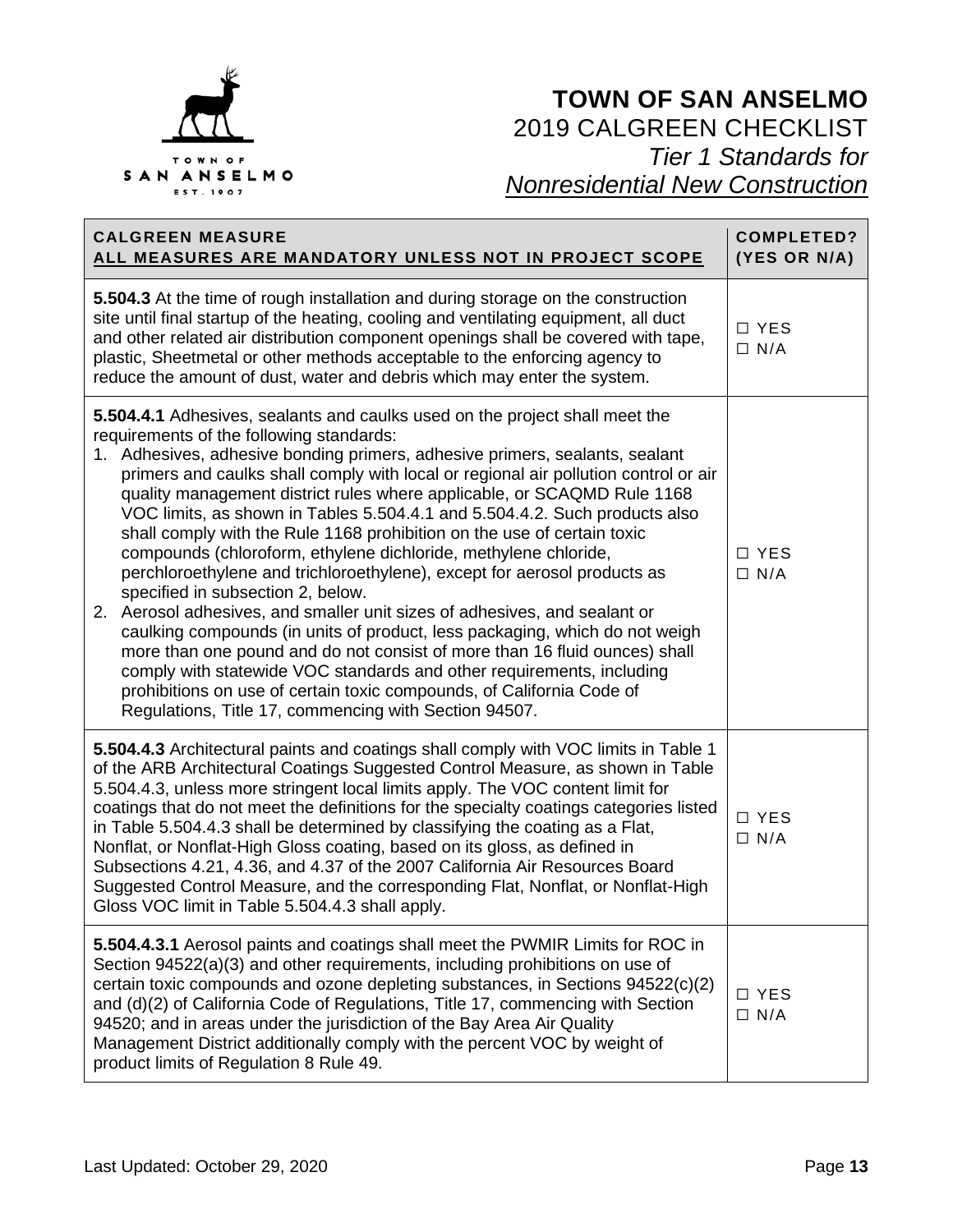

| <b>CALGREEN MEASURE</b><br>ALL MEASURES ARE MANDATORY UNLESS NOT IN PROJECT SCOPE                                                                                                                                                                                                                                                                                                                                                                                                                                                                                                                                                                                                                                                                                                                                                                                                                                                        | <b>COMPLETED?</b><br>(YES OR N/A) |
|------------------------------------------------------------------------------------------------------------------------------------------------------------------------------------------------------------------------------------------------------------------------------------------------------------------------------------------------------------------------------------------------------------------------------------------------------------------------------------------------------------------------------------------------------------------------------------------------------------------------------------------------------------------------------------------------------------------------------------------------------------------------------------------------------------------------------------------------------------------------------------------------------------------------------------------|-----------------------------------|
| 5.504.4.3.2 Verification of compliance with this section shall be provided at the<br>request of the enforcing agency. Documentation may include, but is not limited to,<br>the following:<br>1. Manufacturer's product specification<br>2. Field verification of on-site product containers                                                                                                                                                                                                                                                                                                                                                                                                                                                                                                                                                                                                                                              | □ YES<br>$\Box$ N/A               |
| 5.504.4.4 All carpet installed in the building interior shall meet at least one of the<br>following testing and product requirements:<br>1. Carpet and Rug Institute's Green Label Plus Program;<br>2. Compliant with the VOC-emission limits and testing requirements specified in<br>the California Department of Public Health Standard Method for the Testing<br>and Evaluation of Volatile Organic Chemical Emissions from Indoor Sources<br>Using Environmental Chambers, Version 1.1, February 2010 (also known as<br>CDPH Standard Method V1.1 or Specification 01350);<br>3. NSF/ANSI 140 at the Gold level or higher;<br>4. Scientific Certifications Systems Sustainable Choice; or<br>5. Compliant with the Collaborative for High Performance Schools California (CA-<br>CHPS) Criteria Interpretation for EQ 7.0 and EQ 7.1 (formerly EQ 2.2) dated<br>July 2012 and listed in the CHPS High Performance Product Database. | $\Box$ YES<br>$\Box$ N/A          |
| 5.504.4.4.1 All carpet cushion installed in the building interior shall meet the<br>requirements of the Carpet and Rug Institute Green Label program                                                                                                                                                                                                                                                                                                                                                                                                                                                                                                                                                                                                                                                                                                                                                                                     | $\Box$ YES<br>$\Box$ N/A          |
| 5.504.4.4.2 All carpet adhesive shall meet the requirements of Table 5.504.4.1.                                                                                                                                                                                                                                                                                                                                                                                                                                                                                                                                                                                                                                                                                                                                                                                                                                                          | $\Box$ YES<br>$\Box$ N/A          |
| 5.504.4.5 Hardwood plywood, particleboard, and medium density fiberboard<br>composite wood products used on the interior or exterior of the building shall meet<br>the requirements for formaldehyde as specified in ARB's Air Toxics Control<br>Measure (ATCM) for Composite Wood (17 CCR 93120 et seq.). Those materials<br>not exempted under the ATCM must meet the specified emission limits, as shown<br>in Table 5.504.4.5.                                                                                                                                                                                                                                                                                                                                                                                                                                                                                                       | □ YES<br>$\Box$ N/A               |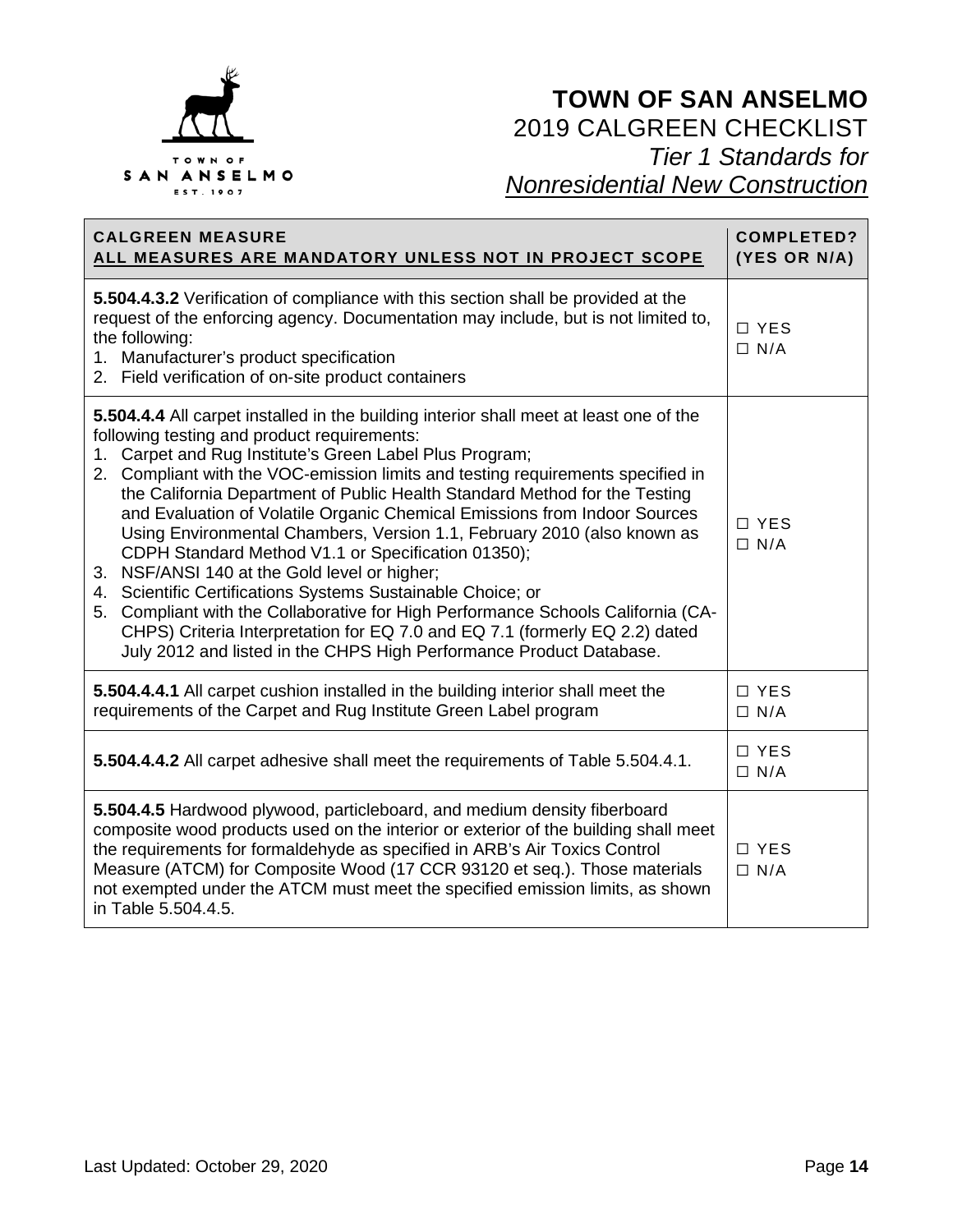

| <b>CALGREEN MEASURE</b>                                                                                                                                                                                                                                                                                                                                                                                                                                                                                                                                                                                                                                                                                                                                                                                                             | <b>COMPLETED?</b>        |
|-------------------------------------------------------------------------------------------------------------------------------------------------------------------------------------------------------------------------------------------------------------------------------------------------------------------------------------------------------------------------------------------------------------------------------------------------------------------------------------------------------------------------------------------------------------------------------------------------------------------------------------------------------------------------------------------------------------------------------------------------------------------------------------------------------------------------------------|--------------------------|
| ALL MEASURES ARE MANDATORY UNLESS NOT IN PROJECT SCOPE                                                                                                                                                                                                                                                                                                                                                                                                                                                                                                                                                                                                                                                                                                                                                                              | (YES OR N/A)             |
| 5.504.4.5.3 Verification of compliance with this section shall be provided as<br>requested by the enforcing agency. Documentation shall include at least one of<br>the following:<br>1. Product certifications and specifications.<br>2. Chain of custody certifications.<br>3. Product labeled and invoiced as meeting the Composite Wood Products<br>regulation (see CCR, Title 17, Section 93120, et seq.).<br>4. Exterior grade products marked as meeting the PS-1 or PS-2 standards of the<br>Engineered Wood Association, the Australian AS/NZS 2269 or European 636<br>3S standards.<br>5. Other methods acceptable to the enforcing agency                                                                                                                                                                                 | $\Box$ YES<br>$\Box$ N/A |
| 5.504.4.6 For 80 percent of floor area receiving resilient flooring, installed resilient<br>flooring shall meet at least one of the following:<br>1. Certified under the Resilient Floor Covering Institute (RFCI) FloorScore<br>program;<br>2. Compliant with the VOC-emission limits and testing requirements specified in<br>the California Department of Public Health's 2010 Standard Method for the<br>Testing and Evaluation Chambers, Version 1.1, February 2010;<br>3. Compliant with the Collaborative for High Performance Schools California (CA-<br>CHPS) Criteria Interpretation for EQ 7.0 and EQ 7.1 (formerly EQ 2.2) dated<br>July 2012 and listed in the CHPS High Performance Product Database; or<br>4. Products certified under UL GREENGUARD Gold (formerly the Greenguard<br>Children's & Schools Program). | $\Box$ YES<br>$\Box$ N/A |
| 5.504.4.6.1 Documentation shall be provided verifying that resilient flooring                                                                                                                                                                                                                                                                                                                                                                                                                                                                                                                                                                                                                                                                                                                                                       | $\Box$ YES               |
| materials meet the pollutant emission limits.                                                                                                                                                                                                                                                                                                                                                                                                                                                                                                                                                                                                                                                                                                                                                                                       | $\Box$ N/A               |
| A5.504.4.7 For 90 percent of floor area receiving resilient flooring, install resilient<br>flooring that is:<br>1. Certified under the Resilient Floor Covering Institute (RFCI) FloorScore<br>program;<br>2. Compliant with the VOC-emission limits and testing requirements specified in<br>the California Department of Public Health's 2010 Standard Method for the<br>Testing and Evaluation Chambers, Version 1.1, February 2010;<br>3. Compliant with the Collaborative for High Performance Schools California (CA-<br>CHPS) Criteria Interpretation for EQ 7.0 and EQ 7.1 (formerly EQ 2.2) dated<br>July 2012 and listed in the CHPS High Performance Product Database; or<br>4. Products certified under UL GREENGUARD Gold (formerly the Greenguard<br>Children's & Schools Program).                                   | □ YES<br>$\Box$ N/A      |
| A5.504.4.7.2 Documentation shall be provided verifying that resilient flooring                                                                                                                                                                                                                                                                                                                                                                                                                                                                                                                                                                                                                                                                                                                                                      | □ YES                    |
| materials meet the pollutant emission limits.                                                                                                                                                                                                                                                                                                                                                                                                                                                                                                                                                                                                                                                                                                                                                                                       | $\Box$ N/A               |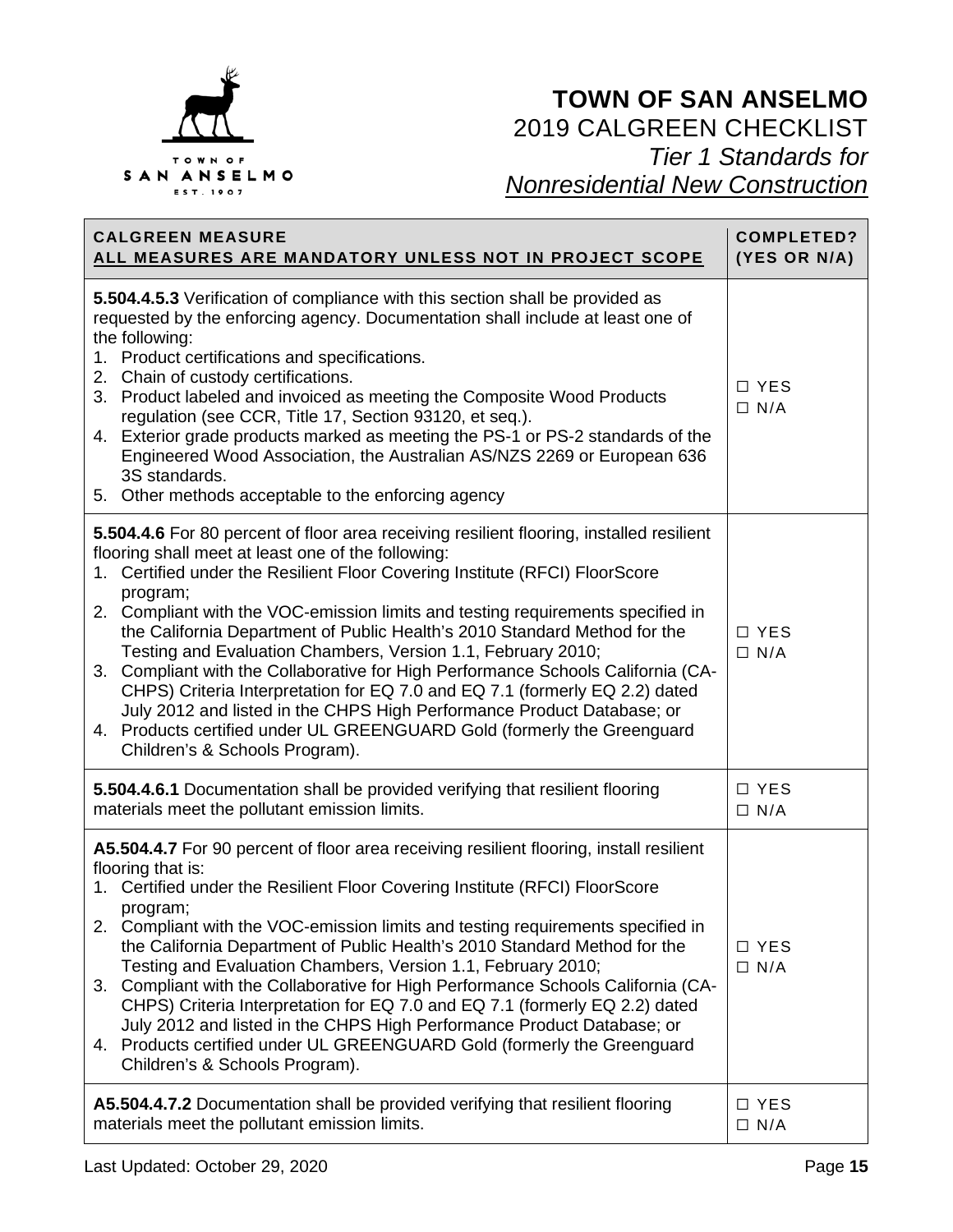

| <b>CALGREEN MEASURE</b><br>ALL MEASURES ARE MANDATORY UNLESS NOT IN PROJECT SCOPE                                                                                                                                                                                                                                                                                                                                                                                                                                                                                                                                                                                                                                                                                             | <b>COMPLETED?</b><br>(YES OR N/A) |
|-------------------------------------------------------------------------------------------------------------------------------------------------------------------------------------------------------------------------------------------------------------------------------------------------------------------------------------------------------------------------------------------------------------------------------------------------------------------------------------------------------------------------------------------------------------------------------------------------------------------------------------------------------------------------------------------------------------------------------------------------------------------------------|-----------------------------------|
| A5.504.4.8 Comply with the following standards:<br>1. Chapters 12-13 (Standards for Insulating Material) in Title 24, Part 12, the<br>California Referenced Standards Code,<br>2. The VOC-emission limits defined in 2009 CHPS criteria and listed on its High<br>Performance Products Database.<br>3. California Department of Public Health 2010 Standard Method for the Testing<br>and Evaluation of Volatile Organic Chemical Emissions from Indoor Sources<br>Using Environmental Champers, Version 1.1, February 2010                                                                                                                                                                                                                                                   | □ YES<br>$\Box$ N/A               |
| A5.504.4.8.2 Documentation shall be provided verifying that thermal insulation<br>materials meet the pollutant emission limits.                                                                                                                                                                                                                                                                                                                                                                                                                                                                                                                                                                                                                                               | $\Box$ YES<br>$\Box$ N/A          |
| 5.504.5.3 In mechanically ventilated buildings, provide regularly occupied areas of<br>the building with air filtration media for outside and return air that provides at least<br>a Minimum Efficiency Reporting Value (MERV) of 8. Specified filters shall be<br>installed prior to occupancy, and recommendations for maintenance with filters of<br>the same value shall be included in the operation and maintenance manual.<br>Exceptions:<br>1. An ASHRAE 10-percent to 15-percent efficiency filter shall be permitted for an<br>HVAC unit meeting the 2016 California Energy Code having 60,000 Btu/h or<br>less capacity per fan coil, if the energy use of the air delivery system is 0.4<br>W/cfm or less at design air flow.<br>2. Existing mechanical equipment | □ YES<br>$\Box$ N/A               |
| 5.504.5.3.1 Installed filters shall be clearly labeled by the manufacturer indicating<br>the MERV rating.                                                                                                                                                                                                                                                                                                                                                                                                                                                                                                                                                                                                                                                                     | $\Box$ YES<br>$\Box$ N/A          |
| 5.504.7 Where outdoor areas are provided for smoking, prohibit smoking within 25<br>feet of building entries, outdoor air intakes and operable windows and within the<br>building as already prohibited by other laws or regulations; or as enforced by<br>ordinances, regulations or policies of any city, county, city and county, California<br>Community College, campus of the California State University, or campus of the<br>University of California, whichever are more stringent. When ordinances,<br>regulations or policies are not in place, post signage to inform building occupants<br>of the prohibitions                                                                                                                                                   | □ YES<br>$\Box$ N/A               |
| 5.505.1 Indoor moisture control. Buildings shall meet or exceed the provisions of<br>the California Building Code, CCR, Title 24, Part 2, Section 1203 (Ventilation) and<br>Chapter 14 (Exterior Walls). For additional measures not applicable to low-rise<br>residential occupancies, see Section 5.407.2 of this code.                                                                                                                                                                                                                                                                                                                                                                                                                                                     | □ YES<br>$\Box$ N/A               |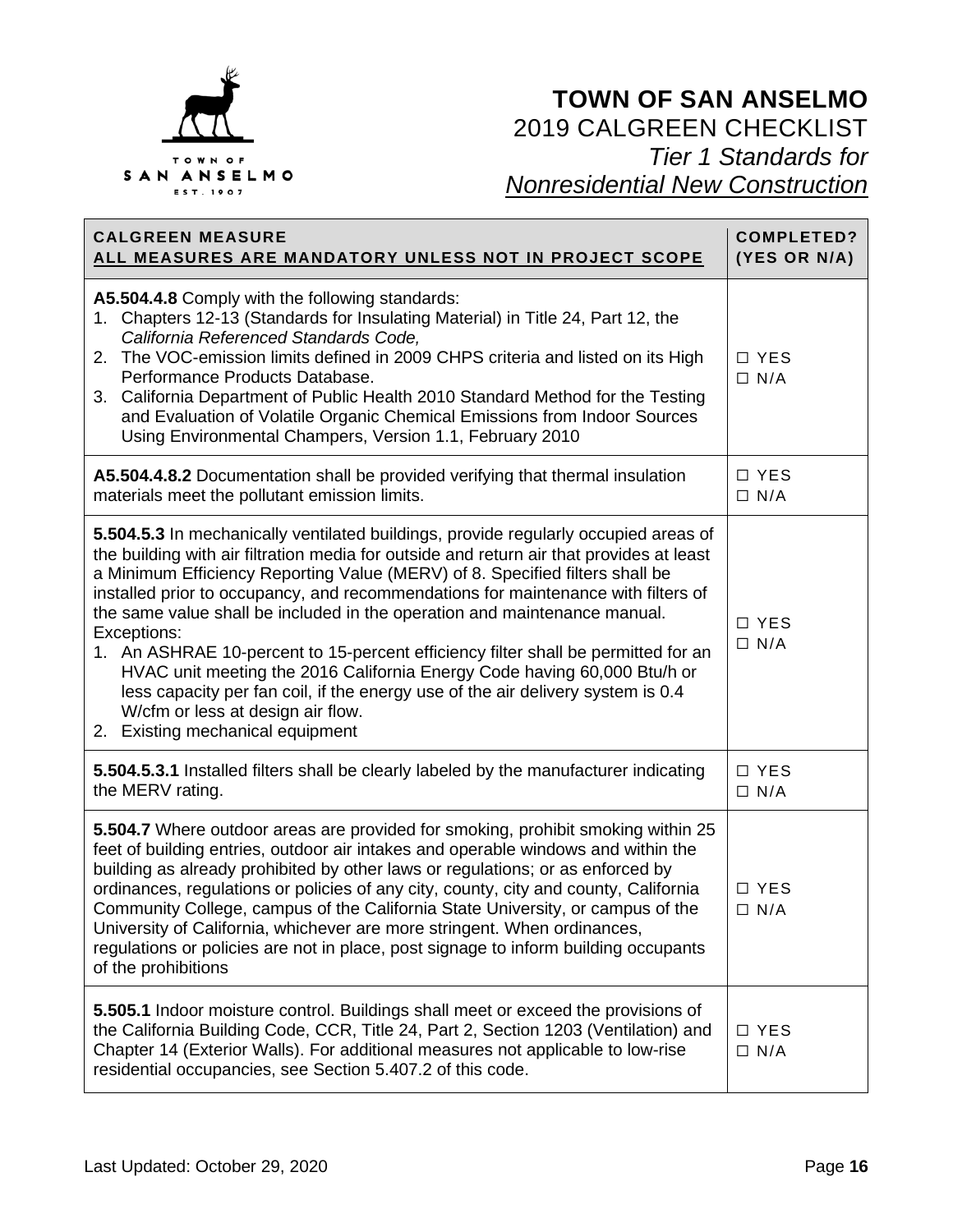

| <b>CALGREEN MEASURE</b><br>ALL MEASURES ARE MANDATORY UNLESS NOT IN PROJECT SCOPE                                                                                                                                                                                                                                                                                                                                                                                                                                                                                                                                                    | <b>COMPLETED?</b><br>(YES OR N/A) |
|--------------------------------------------------------------------------------------------------------------------------------------------------------------------------------------------------------------------------------------------------------------------------------------------------------------------------------------------------------------------------------------------------------------------------------------------------------------------------------------------------------------------------------------------------------------------------------------------------------------------------------------|-----------------------------------|
| 5.506.1 Outside air delivery. For mechanically or naturally ventilated spaces in<br>buildings, meet the minimum requirements of Section 120.1 (Requirements for<br>Ventilation) of the 2016 California Energy Code or the applicable local code,<br>whichever is more stringent, and Division 1, Chapter 4 of CCR, Title 8.                                                                                                                                                                                                                                                                                                          | $\Box$ YES<br>$\Box$ N/A          |
| 5.506.2 For buildings or additions equipped with demand control ventilation, CO2<br>sensors and ventilation controls shall be specified and installed in accordance with<br>the requirements of the 2016 California Energy Code, Section 120.1(c)4.                                                                                                                                                                                                                                                                                                                                                                                  | □ YES<br>$\Box$ N/A               |
| 5.507.4 Acoustical control. Employ building assemblies and components with<br>Sound Transmission Class (STC) values determined in accordance with ASTM<br>E90 and ASTM E413 or Outdoor-Indoor Sound Transmission Class (OITC)<br>determined in accordance with ASTM E1332, using either the prescriptive or<br>performance method in Section 5.507.4.1 or 5.507.4.2.<br>Exception: Buildings with few or no occupants or where occupants are not likely to<br>be affected by exterior noise, as determined by the enforcement authority, such as<br>factories, stadiums, storage, enclosed parking structures and utility buildings. | $\Box$ YES<br>$\Box$ N/A          |
| 5.507.4.1 Wall and roof-ceiling assemblies exposed to the noise source making up<br>the building or addition envelope or altered envelope shall meet a composite STC<br>rating of at least 50 or a composite OITC rating of no less than 40, with exterior<br>windows of a minimum STC of 40 or OITC of 30 in the following locations:<br>1. Within the 65 CNEL noise contour of an airport                                                                                                                                                                                                                                          | □ YES<br>$\Box$ N/A               |
| 5.507.4.1.1 Buildings exposed to a noise level of 65 dB Leq-1-hr during any hour<br>of operation shall have building, addition or alteration exterior wall and roof-ceiling<br>assemblies exposed to the noise source meeting a composite STC rating of at<br>least 45 (or OITC 35), with exterior windows of a minimum STC of 40 (or OITC<br>30).                                                                                                                                                                                                                                                                                   | □ YES<br>$\Box$ N/A               |
| 5.507.4.2 For buildings located as defined in Section 5.507.4.1 or 5.507.4.1.1, wall<br>and roof-ceiling assemblies exposed to the noise source making up the building or<br>addition envelope or altered envelope shall be constructed to provide an interior<br>noise environment attributable to exterior sources that does not exceed an hourly<br>equivalent noise level (Leq -1Hr) of 50 dBA in occupied areas during any hours of<br>operations                                                                                                                                                                               | $\Box$ YES<br>$\Box$ N/A          |
| 5.507.4.2.1 Exterior features such as sound walls or earth berms may be utilized<br>as appropriate to the building, addition or alteration project to mitigate sound<br>migration to the interior.                                                                                                                                                                                                                                                                                                                                                                                                                                   | □ YES<br>$\Box$ N/A               |